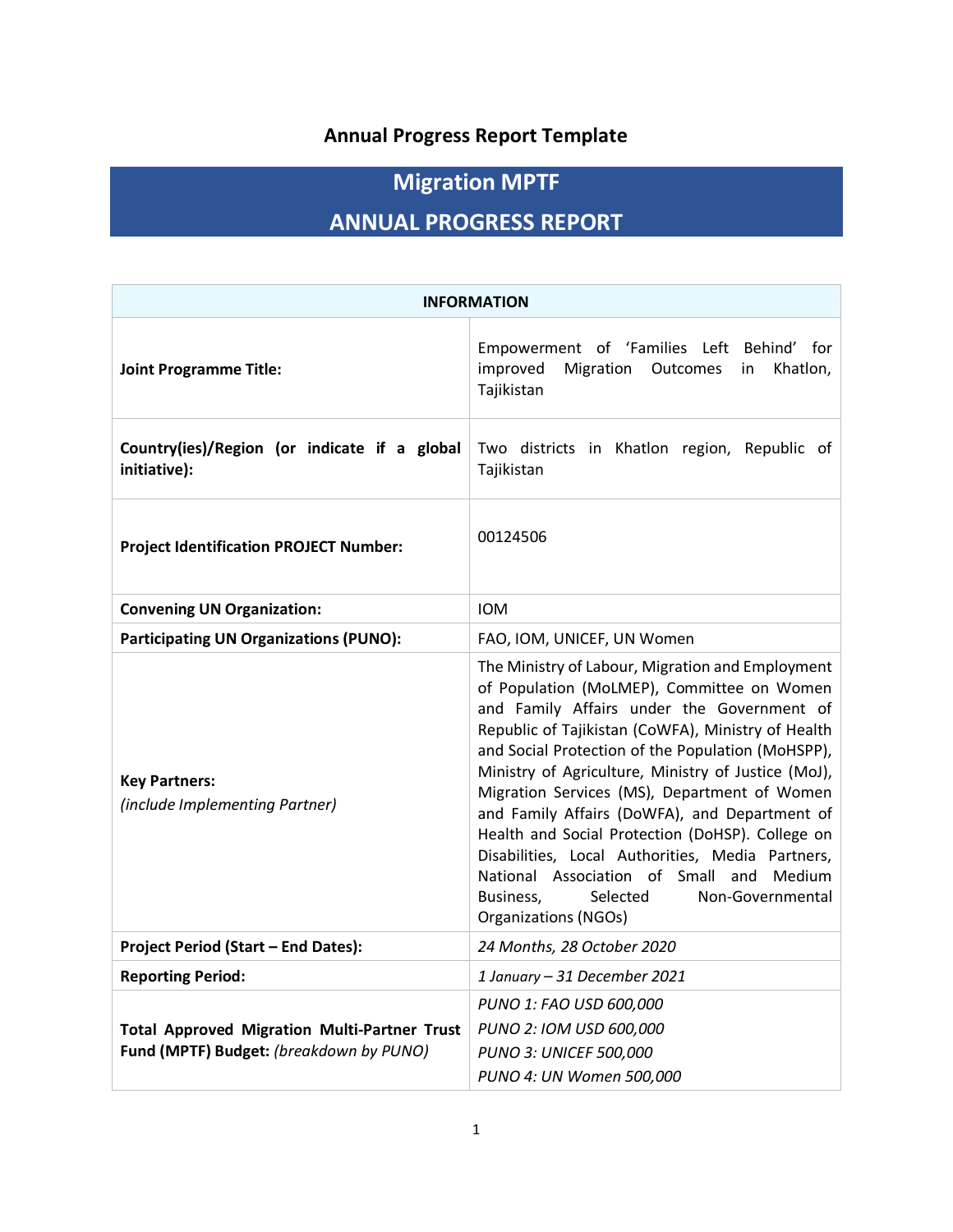|                                                             | Total: USD 2,200,000                                                                      |  |  |  |  |
|-------------------------------------------------------------|-------------------------------------------------------------------------------------------|--|--|--|--|
|                                                             | PUNO 1: FAO USD 420,000<br>PUNO 2: IOM USD 420,000                                        |  |  |  |  |
| <b>Total Funds Received To Date:</b><br>(breakdown by PUNO) | <b>PUNO 3: UNICEF USD 350,000</b><br>PUNO 4: UN Women USD 350,000<br>Total: USD 1,540,000 |  |  |  |  |
| <b>Report Submission Date:</b>                              | 28 February 2021                                                                          |  |  |  |  |
| <b>Report Prepared by:</b><br>(Name, title, email)          | Shekhova, Joint Project Coordinator,<br>Zebigul<br>zshekhova@iom.int                      |  |  |  |  |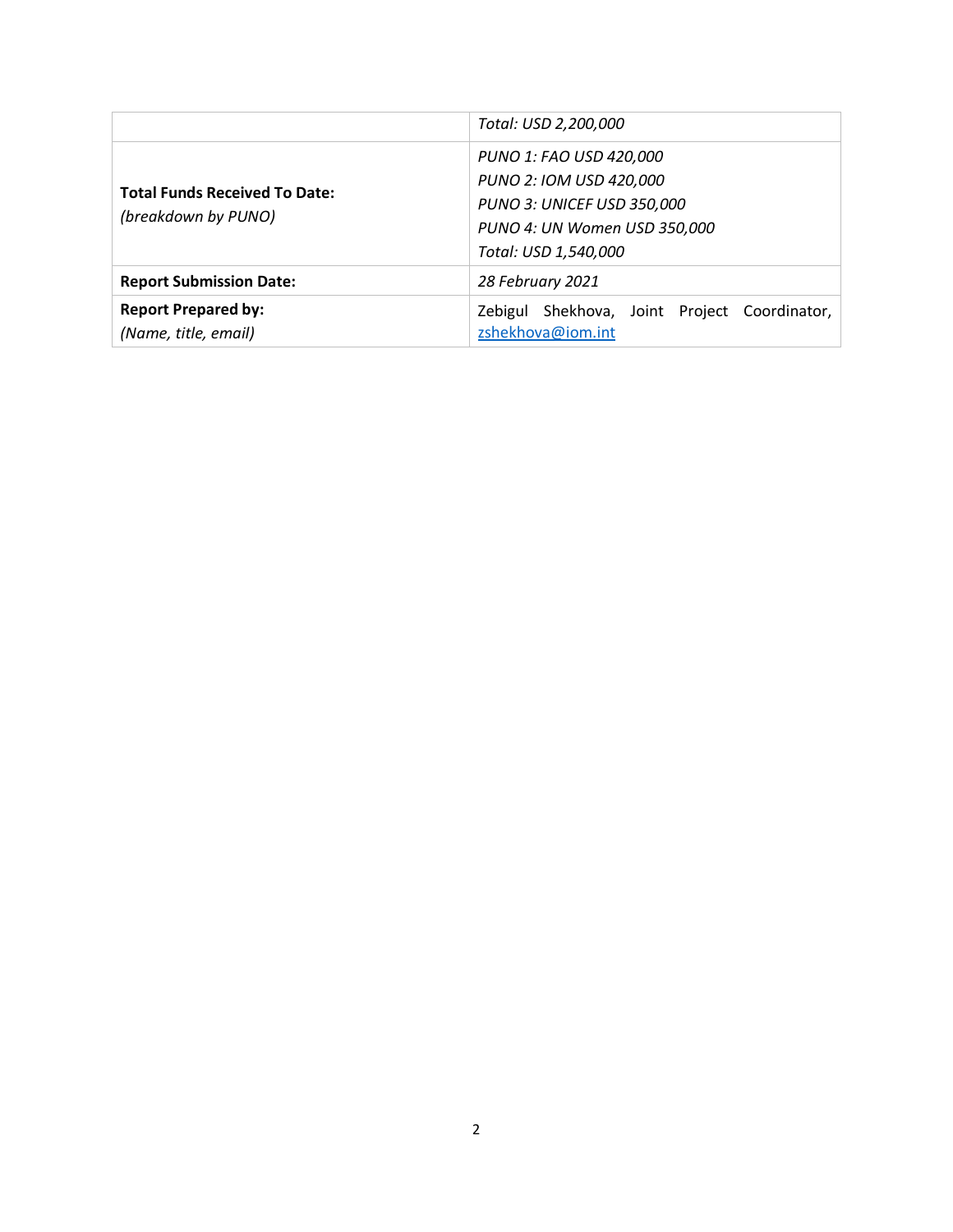#### **Executive Summary**

The Empowerment of 'Families Left Behind' for Improved Migration Outcomes in Khatlon, Tajikistan project (hereafter referred to as the "Project") is a multi-partner and multi-sectoral initiative aimed at reducing the vulnerability of families adversely affected by migration in two districts of Khatlon Oblast of Tajikistan through four components. They include improvement of well-being of women and children, increasing economic resilience, protecting rights and developing and implementation of evidence based national policies to address vulnerabilities of families left behind.

During the reporting period, the project intended to carry out several activities related to project launch, conducting of Project Steering Committee, conducting of situational analysis/baseline assessment/research, capacity building of service providers on prevention child abandonment, case management, protection of rights of families left behind, prevention of violence against women as well as advocacy events and consultation meetings. However, due to late approval and launch of the project as well as increasing COVID-19 cases in the country, not all activities were carried out as planned. The project was officially approved by the Government on 15 June 2021. Despite this, PUNOs awaited a final decision of Migration Multi-Partner Trust Fund (MMPTF) for project funding, which must be taken at the Steering Committee of MMPTF. The PUNOs received an official approval from MMPTF at the end of June 2021 considering the positive development by the Government of Tajikistan. Due to late project approval, the MMPTF granted a seven month no cost extension, with a project end date - 28 May 2023.

The kick-off meeting was held in August 2021 with the participation of 30 representatives from government structures, MMPTF, UN Agencies, civil society organizations, and research institutes. During this key meeting, project objective along with the projects components, budget, key partners and main beneficiaries were presented and discussed among participants. The press release about the kick off meeting was posted on the UN Resident Coordination Office (RCO), PUNOs websites and social media, including Facebook, Twitter, and LinkedIn.

PUNOs convened their first Project Steering Committee (PSC) in 20 August 2021, which was co-chaired by the Ministry of Labour, Migration and Employment of Population (MoLMEP) and RCO. The members of the PSC were the government structures, representing MoLMEP, national and local Migration Services, Ministry of Foreign Affairs, Ministry of Agriculture, Ministry of Justice, Ministry of Education and Science, Committee for Youth and Sport, National Bank of Tajikistan and civil society organizations. Since it was the first PSC meeting, it was focused on presenting of Project Workplan for six month and Terms of Reference of PSC, including its purpose, structure, functions and responsibilities of Secretariat, which are IOM and MoLMEP to ensure the day-to-day operations and follow up on the decision taken by the PSC. The meeting was informative and engaging, which invited all members of the PSC to provide their support during project implementation. The meeting resulted with approval of the ToR and Project Workplan for July-December 2021.

PUNOs hired three new project staff: IOM – Project Assistant (Legal issues), UN Women: Project Manager and Finance Assistant and UNICEF is in the process of recruiting a Project Manager. They also recruited National Monitoring and Evaluation and Communication Consultants, who provide project related support to all four PUNOs, considering the cost-sharing nature of the consultancy positions.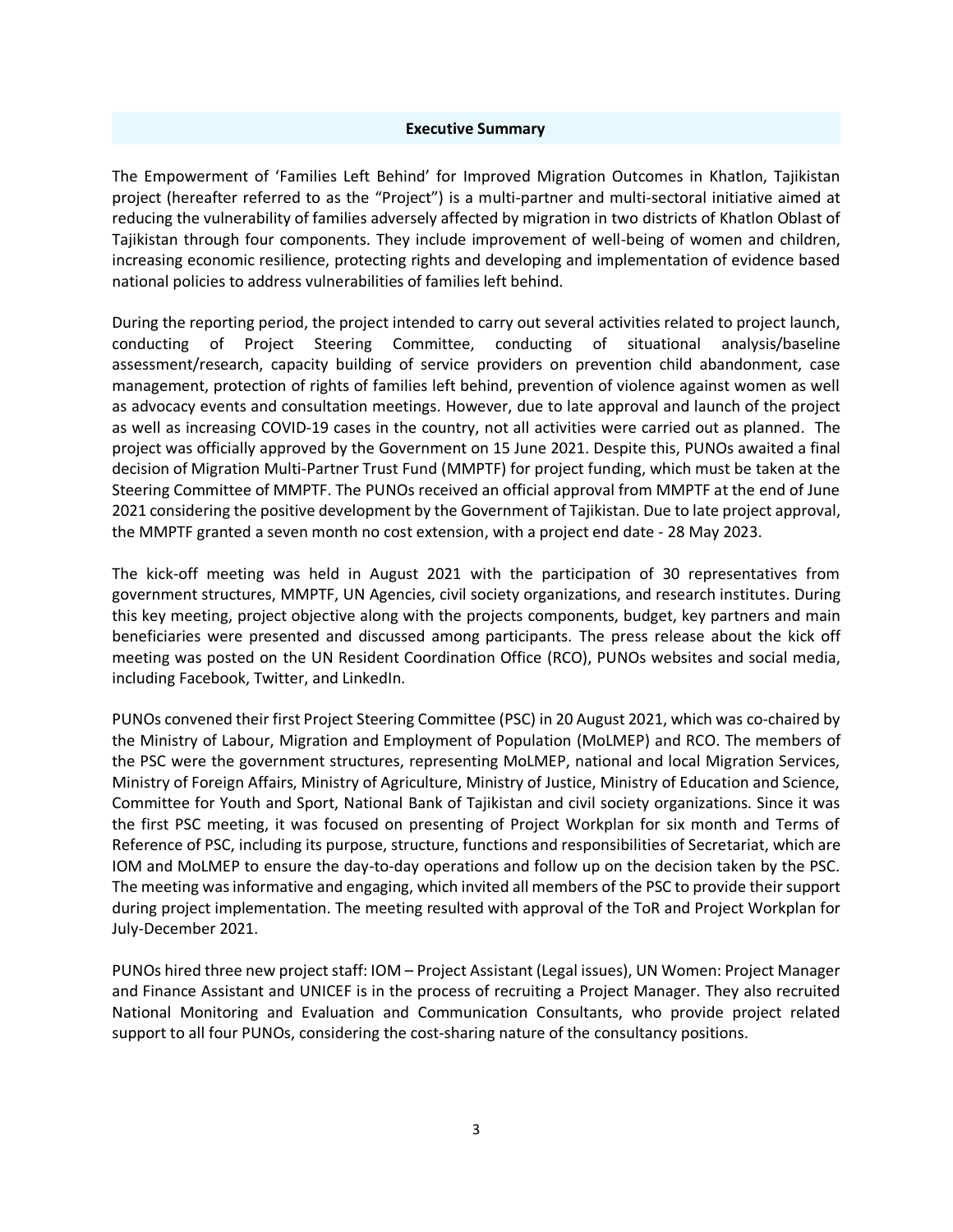PUNOs also hired an International Baseline Consultant after several attempts with re-announcement. The baseline assessment is a critical element of the project to measure changes before project start and inform the Project's broader M&E framework and activities. The project also recruited an International Researcher to conduct a research to understand the attitude and behaviour pattern of Tajik migrant workers contributing to family's abandonment as well as a research company for conducting of situational analysis among project beneficiaries.

Furthermore, UNICEF finalised study tools and recruitment of the research company to conduct a situational analysis of families who were left behind with the objective to assess psychosocial and economic situation of women and children left behind by Tajikistan migrants in Dusti, Kulob, and Panj districts as well as availability of community care support services with specific focus on psychosocial, emotional, healthcare, livelihood, educational and social support.

Additionally, 104 staff of the Maternity Wards in two districts and Centre for Family and Child Support in Kulob (this service does not exist in Dusti) have been capacitated by UNICEF. These trainees were sensitised on the importance of the child growth in a safe and protective family environment. A selflearning manual is developed for maternity wards to carry out training sessions that was disseminated among all staff.

Meanwhile, the COVID-19 situation, along with difficulties for hiring of International Consultants and civil society organizations, caused a delay to project implementation. As a result, it was not possible to agree and discuss project activities related to policy work. It was also challenging to collect data on women left behind, especially those who were not in contact with their husband for one year and more since such data is not officially available.

## **Annual Progress**

## **1. Summary and Context**

Taking into consideration the complex context in which the project implementation was initiated (late project approval, increasing cases of COVID-19 and resulting mobility restrictions and planning many activities in short time starting from MMPTF's final approval and lengthy process of procurement procedures, the progress made is not insignificant. The official project launch was in August 2021, which brought together all project stakeholders, including government structures, donor agency, UN, civil society organizations and research institutes and present project objectives, components and partnership. The meeting was chaired by the Deputy Minister of MoLMEP and UN Resident Coordinator in Tajikistan, which showed a strong commitment of the Government of Tajikistan towards project implementation. The project also conducted its first Project Streeting Committee Meeting to present project workplan for six months and ToR, which was according to the project workplan.

Preparations to conduct situational analysis on women left behind has been completed. Based on the pretesting, the tool was revised and finalised after series of discussion among PUNOs in three languages. A ToR to conduct a situational analysis of families who were left behind has been developed. The situational analysis will take place in the between March - April 2022.

After several discussion on the baseline assessment by PUNOs, involving M&E experts from Regional Offices, the project recruited an International Consultant to conduct a baseline in December 2021, though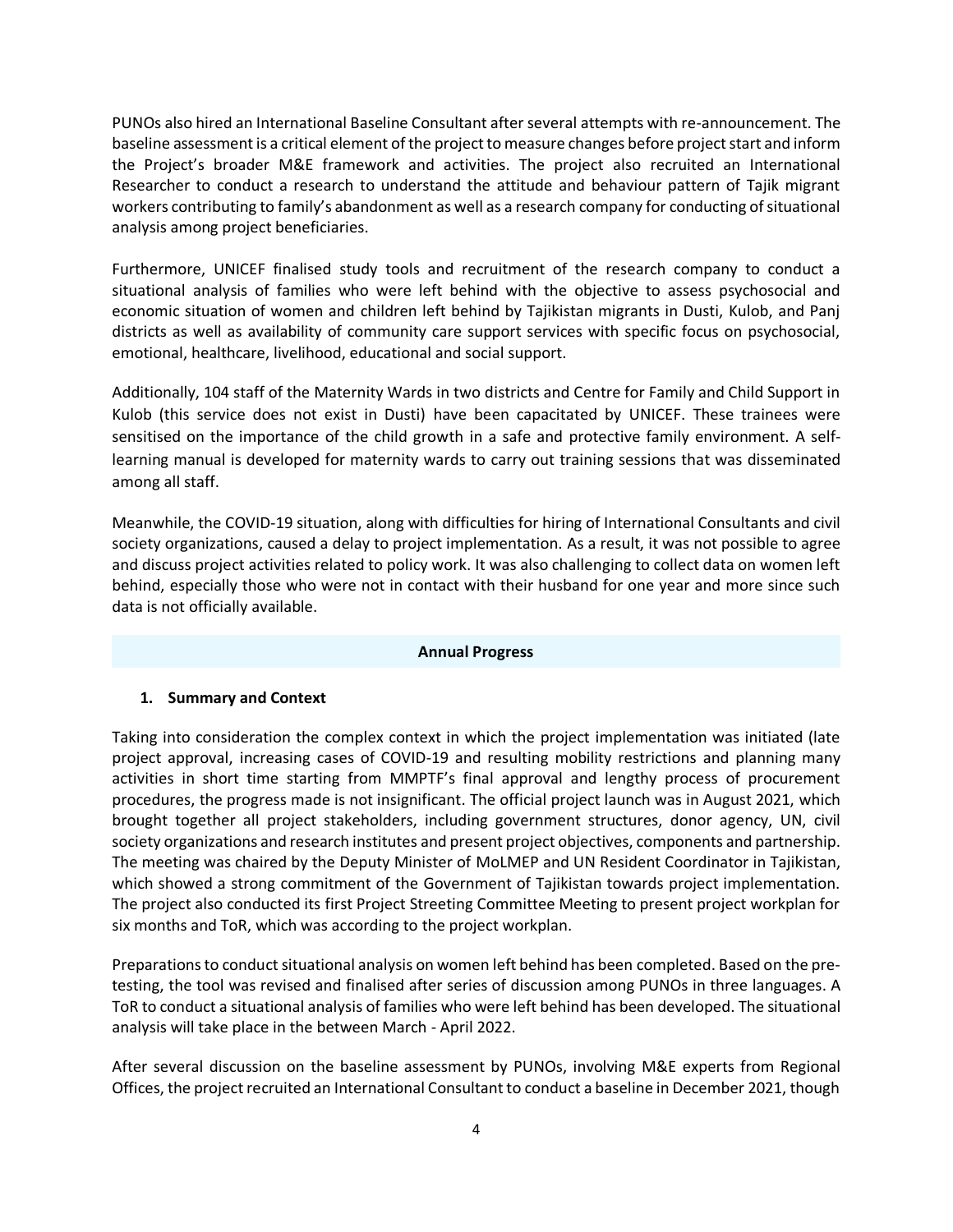the plan for recruitment of International Baseline Consultant was in October 2021. It also managed to hire an International Researcher in December 2021 with a slight delay for recruitment due to low interest of international consultants to apply for research and consultancy positions. Initially, the project intended to hire both international consultants, who could be involved in whole process of baseline assessment and research, stating from developing of methodologies and tools and ending with report writing and presenting outcomes of baseline and research. However, considering the COVID-19 situation globally, PUNOs decided to involve International Consultants for developing of methodologies, data analysis and report writing while government structures and national consultant to engage for data collection. This decision increased the interest of international consultants to apply for baseline and research and do their part of the work online. Though not initially planned by the project, the involvement of a research institute, a government entity or branch of the MoLMEP and national consultants will improve the capacity of government partners on conducting of interviews/surveys/focus group discussion among respondents, who are women left behind and raise their awareness about vulnerabilities of this group of population and ensure ownership. This change may contribute in reconsidering of government priorities on migration and allocate budget for supporting of women left behind since such kind of assessment has never been conducted by the government before.

In addition, the project also conducted a beneficiary listing starting from October 2021 in two target districts of Khatlon region as initially planned. As it was predicted from the beginning, the process with data collection was challenging because data on women left behind, specifically those who lost their contact with their husband for one year or more and did not receive remittances is not officially available. During the meeting with MMPTF, PUNOs raised this issue as well as a suggestion for including women whose husbands died as a result of their work experience during migration resulting in terminal illness or severe accidents . However, when the local Migration Services through partnership with head of villages in targeted areas started collecting data, they also came up with a new list of women who were affected by migration: those whose husbands became disabled during their migration experience, and thus cannot provide financial support to the family, divorced women who left for migration and left their children in home country with their relatives, women whose husbands were in migration however cannot provide financial support to their family in Tajikistan due to not finding a job in the destination country, sickness and poor wages. Instead of targeting women whose husbands left them in Tajikistan as their number is not so big as initially expected, the project will cover new beneficiaries whose social, economic and psychosocial well-being is almost similar to women who were totally left behind. This change to be introduced to the project will be positive since it will expand the list of vulnerable migrant families impacted by migration in one or other ways.

A database of potential beneficiaries has been created to ensure equal access to and provision of packaged services to women and children. This database will also allow PUNOs to conduct real-time monitoring of activities and make any changes in due course. The platform is hosted by UNICEF, while PUNOs are granted access to enter and constantly update the list.

All personal information related to beneficiaries is protected according to UNICEF Policy on Personal Data Protection<sup>1</sup> and stored accordingly. The data is secured and kept confidential for internal use only for the

<sup>1</sup> https://www.unicef.org/supply/media/5356/file/Policy-on-personal-data-protection-July2020.pdf.pdf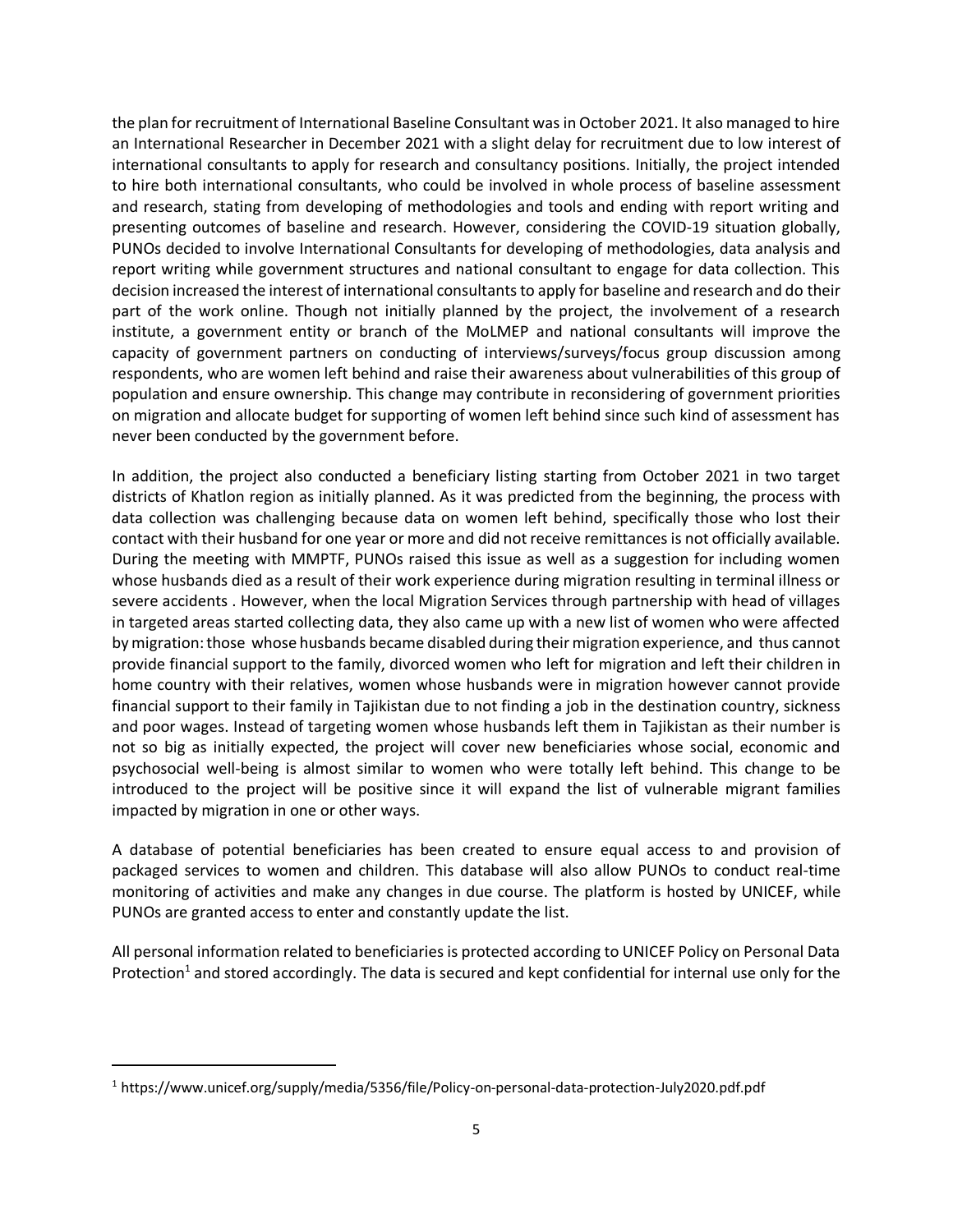purposes defined by the project. No personal data will be revealed, apart from general number of beneficiaries and types of services received.

According to the workplan, the project announced a tender for hiring of civil society organization to assist with community mobilization on gender equality and prevention of violence against women and girls in Tajikistan. However, due to the small participation of civil society organizations, this was re-announced.

## **Results**

The actions taken by PUNOs during the reporting period were mostly preparatory, such as recruitment of staff and consultancy positions, civil society organizations and research institutes for baseline assessment, research, situational analysis, M&E and communication. PUNOs met with different government and nongovernment partners in person to discuss the project activities, approaches and joint cooperation. More details about actions taken under each output and outcome level are highlighted below.

*Outcome 1: Families left behind enjoy improved wellbeing. Women and children 'left behind' will have improved access to better-coordinated psychosocial services with improved professional capacity (Output 1.1) through interventions supporting research into mental health within 'families left behind'; advocacy and capacity building activities, and work to encourage Government actors to invest in service provision and work with field-level para-social workers and maternity healthcare professionals to address the impacts of child abandonment on poor mental health.*

#### *Activities:*

A quantitative survey questionnaire was developed to analyse the psycho-social and economic situation of the women and children left behind by migrant workers from Kulob, Dusti and Panj, as well as to assess care support services available to these individuals in the community in regard to their psychosocial, emotional, health, economic, and educational wellbeing. Questions were grouped into five topics – i) Personal and family situation, ii) Formal and informal support services, iii) Economic activity and livelihood, including professional/occupational characterization, iv) Protective and right–based services (i.e. access to legal remedies, property, land, etc, and v) Barriers, challenges and opportunities for the women left behind to have income – will be given to respondents. The questionnaire has been tested and is ready to be implemented as a full situational analysis among at least 600 women.

In addition to the quantitative survey the situational analysis foresees qualitative component to have a deeper look at the economic and psychosocial well-being situations of women. Therefore, at least three focus group discussions (FDG), and 21 in-depth interviews (IDI) are planned to be carried out. In each target district, it is planned to conduct one FGDs with targeted women, and six IDIs with government officials, CSOs and experts/specialist, whose activities are directly related to migration, gender, social protection, care support services, emotional, healthcare, livelihood, educational and social support.

The research company will carry out the situational analysis.

After a series of meetings were held with the Ministry of Health and Social Protection of the Population the agreement was achieved that capacity building initiatives should be of sustainable nature and be provided on regular basis.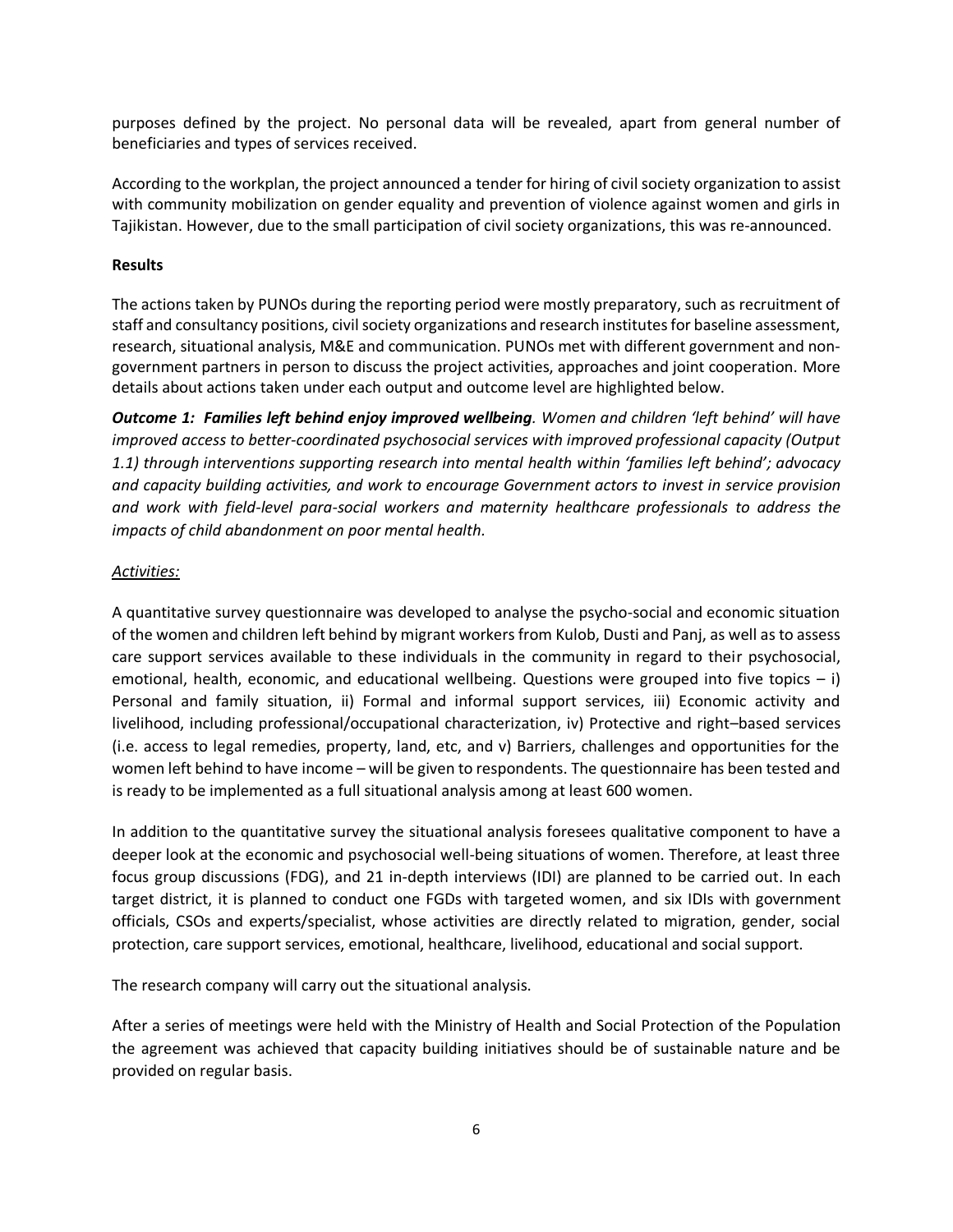Academy of Public Administration (APA) will jointly with UNICEF develop short term and long- term training modules that touch upon different aspects of child rights and this module will be used for capacitating staff working at local level. The issues of the family support and managing each case in a child-friendly manner will be integral part of training module. The staff of the local government going through these training sessions will have knowledge and skills to provide support to parents, hence preventing children from being placed in the residential childcare institutions. In short term the APA will carry out 3-4 days training sessions for the members of the Commission on Child Rights from districts levels. Additionally, training needs assessment will be carried out, where based on feedback from shortterm trainings and outcomes of the training needs assessment, long term training module will be developed. This training module that covers family support will be delivered in pre and in-service trainings at APA regularly.

To prevent placement of left behind children into residential care facilities, 104 staff (101 women and 3 men) of the Maternity Wards in two districts and Centre for Family and Child Support in Kulob (this service does not exist in Dusti) were sensitised on the importance of the child grow in a safe and protective family environment. The sessions included topics on importance of attachment, support to mothers after delivery of a child and support required to mother under depression, existing services to support parents and the role of the child protection statutory bodies to support families in need.

Additionally, the self-learning manual is developed for maternity wards to carry out training sessions that was disseminated among all staff.

*Outcome 2: Families left behind have increased economic resilience and address gender related barriers to economic inclusion. Families left behind [will] have increased capacity to utilize their land and water resources (output 2.1) and have access to increased/improved value chains through farming, small scale processing initiatives, retail and marketing (output 2.2). Women will have 'improved vocational skills to better access alternative employment' (output 2.3). Skills development and vocational training programmes, including 'learnership' courses, will be used to upskill unemployed or under-skilled women so that they are better positioned to access existing opportunities and gain long-term employment. A government engaged gender assessment and mobilization process supports women to plan for livelihoods and dedicate more time to economic activity and community projects (output 2.4). Families left behind have improved financial inclusion and increased skills and knowledge to manage debt (2.5).*

#### *Activities:*

**Assembling the project team to implement Outcome 2:** Despite the efforts of the FAO team to assemble the project team before the end of the 2021, the recruitment of consultants has faced several challenges. Vacancies Announcements for the positions of (i) National Project Coordinator, (ii) National Agronomist specialist in Farmers Field School and Junior Field Schools and (iii) National Agro-economist specialist in Grand Schemes processes to support agriculture and agroprocessing development, were announced in September 2021.

For the Agronomist, a shortlist of 3 candidates was pre-selected based on the evaluation of the applicants' CVs. The on-line interviews took place on 26 November 2021. All the three candidates faced internet connectivity problems, and after many attempts, the members of the panel agreed to conduct physical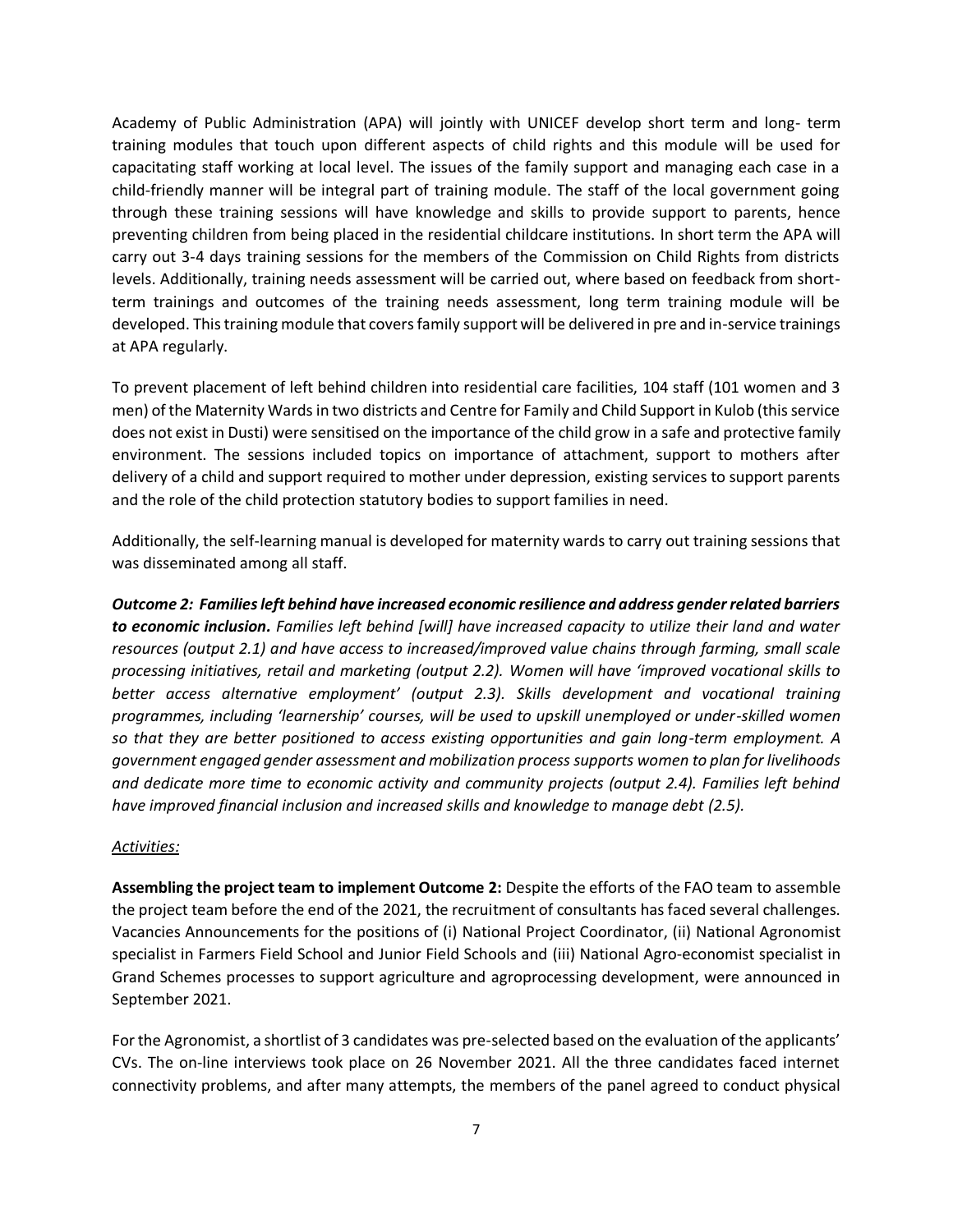interviews in Dushanbe, assuming that it was feasible. This did not happen at the end, and the selection process for this VA was closed without success.

For the position of Agro-economist, only one candidate was suitable. He has working level of English (a minimum requirement of the VA) and had previously worked for FAO. The panel recommended to proceed with the recruitment of the candidate. Actions need to be taken by the Hiring Unit.

With regard to the position of National Project Coordinator, the Hiring Unit assessed the applicants and pre-selected a total of 6 candidates, which were further evaluated by the Lead Technical Officer (LTO). The LTO recommended to proceed with the interviews of three strongest candidates, which could very well fix not only the position of National Project Coordinator, but also those of Agronomist and Agroeconomist. The selection process has not yet finished and it is foresees to be completed at the beginning of 2022.

The FAO team has also developed the TOR for the Farmers Field Facilitators and Community Mobilizers. A potential experienced candidate was identified for the position of Mobilizer and it is expected to complete her recruitment by early in 2022

2.1. During the reporting period, the progress toward this Output was limited by the challenges encountered with the recruitment process. As Farmer Fields Schools (FFS) should be conducted before the planting season in March and April 2022, the recruitment of the national Agronomist and the Agroeconomist is key to conduct the relevant value chain analysis and select the crops and commodities focus of the FFS. FAOKG has made progress in collecting information and the FAO training guidelines for FFS establishment, and drafting the Technical Specifications for the agricultural inputs to be procured under the framework of the FFS. The Agronomist and Mobilizer will adopt and adjust the training guide for the establishment of the Junior Farmer Field School (JFFS). They will form JFFSs after joint UNICEF and FAO preselection of the secondary schools in the targeted districts.

2.2. During the reporting period, the FAO team has discussed the activities needed to set up the two matching grants mechanisms for seeds, greenhouses, Family Farm Drip Irrigation Kits and backyard nurseries, etc. Based on close cooperation with colleagues from the UN Women, the Community Mobilizer will finalize women groups' establishment and will begin with institutional and technical CB events to launch implementation of the small-scale models of self-sufficient farming to ensure greater food security, improve value addition and additional incomes for abandoned families

2.3. FAO Lead Technical Officer has established contacts with the FAO Division that have conducted trainings on agricultural cost-benefit analysis and feasibility of agricultural investments and business plans. The methodology to be used to improve the financial capacity of the women groups will be Rural Invest, and guidelines have been translated into Russian.

During the reporting period, the FAO team has tried to link the project with related FAO initiative to build on synergies and have a bigger impact. Those FAO initiatives are "One Commodity One Country" and the FAO-UNIDO Programme on Value Chain Development (3ADI+). FAO team has also followed-up to the Agriculture Fair (May 25th, 2021), where value chains were to be extensively discussed with the international community, government representatives and local producers.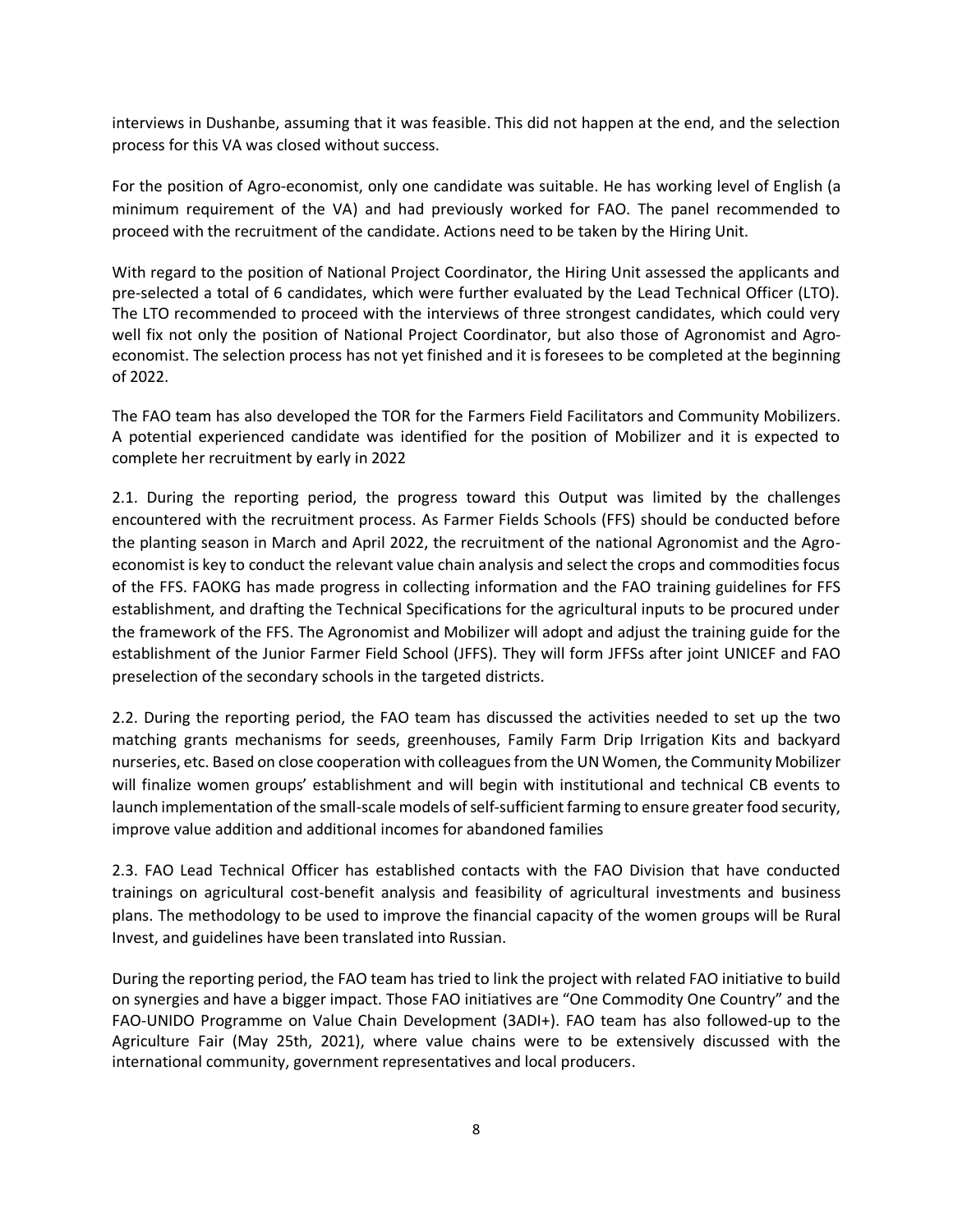2.4. The project team developed TOR on Gender Action Learning System (GALS) for an International Consultant, conducted recruitment process and selected the International Consultant, who will adopt GALS methodology to the context of Tajikistan and train local experts and CSOs on GALS Module and conduct nine days TOT in Dushanbe or Khatlon District from/in two selected districts (10 community 14 Jamoats). It also developed and announced call for proposal for selection of the Implementing Partner (IP) for "Community mobilization on gender equality and prevention of violence against women and girls". By set deadline five NGOs submitted their proposals. The evaluation process is almost finished.

Upon selection of the Implementing Partner, the IP is expected to start in 2022 and fulfil the assignment with the view of promoting favourable social norms, attitudes and behaviours at community and individual level to prevent Violence Against Women and Girls (VAWG) and harmful practices. One of the key tasks of this assignment are focusing on the following key areas: establish community platforms for communication and collaboration in two districts in form of 14 community members' groups, galvanize at least 280 community members by 20 GALS facilitators to act together across gender borders against VAWG and VAWG and prepare at least 14-20 GALS Champions. The IP will also support financially and technically the implementation of at least seven initiatives per district (14 in total) grassroots activities/actions on recognition and redistribution of unpaid care work, with engagement in the planning process of 'new' social norm holders (community Core Group). Over 500 families will benefit from community "mini-projects" to model the recognition and reallocation of care work; and from grassroots activities that generate a need in communities and individuals to end impunity for violence and encourage protection-seeking behaviour.

The team managed to hold an online internal introductory workshop on GALS in 15-17December 2020 using UN Women funds, in which staff members participated from PUNOs, RCO and five CSOs. The workshop was conducted by a certified and experienced NGO from Kyrgyzstan, where GALS has already been successfully implemented. GALS helps to enable managers to conduct community consultations, awareness raising, and support activism for women's leadership; establish ground-level demand for services and a shift in gender norms, and use positive and community-oriented channels to initiate dialogue on gender relations, such as community discussion on gender roles, the prevention of gender based violence, public communication of the value and significance of care work, promotion of "nontraditional professions for women" and male engagement, as well as gender-responsive family budgeting.

This was a preparatory step to raise awareness of PUNOs and CSOs on GALS and its application in Tajikistan. Participants of the introductory workshop received a first-hand knowledge to support the local partners and community mobilizers in the planning and budgeting of the long-term training and mentoring on GALS, GALS initiatives/actions, and monitoring of the related activities in the field. The results of pre- and post test survey showed about usefulness of this initiative and its applicability in the context of Tajikistan. The project team also developed a TOR for a Consultant on Project Documentation and Sustainability, who will work with local communities and stakeholders to collect evidence, provide multimedia content (written, audio, video and photo), develop about eight inspiring stories, portraying, in a visually compelling way, women left behind, their journey for a better life, finding a job, sharing responsibilities with other family members, struggling for live a life free of all forms of violence, and document the project implementation. The consultant will work closely with the communities and local stakeholders to identify best local practices pertinent to strengthened role of women in local communities, their contributions to improved well-being of their communities, and how these practices can be copied and sustained during and after the project completion.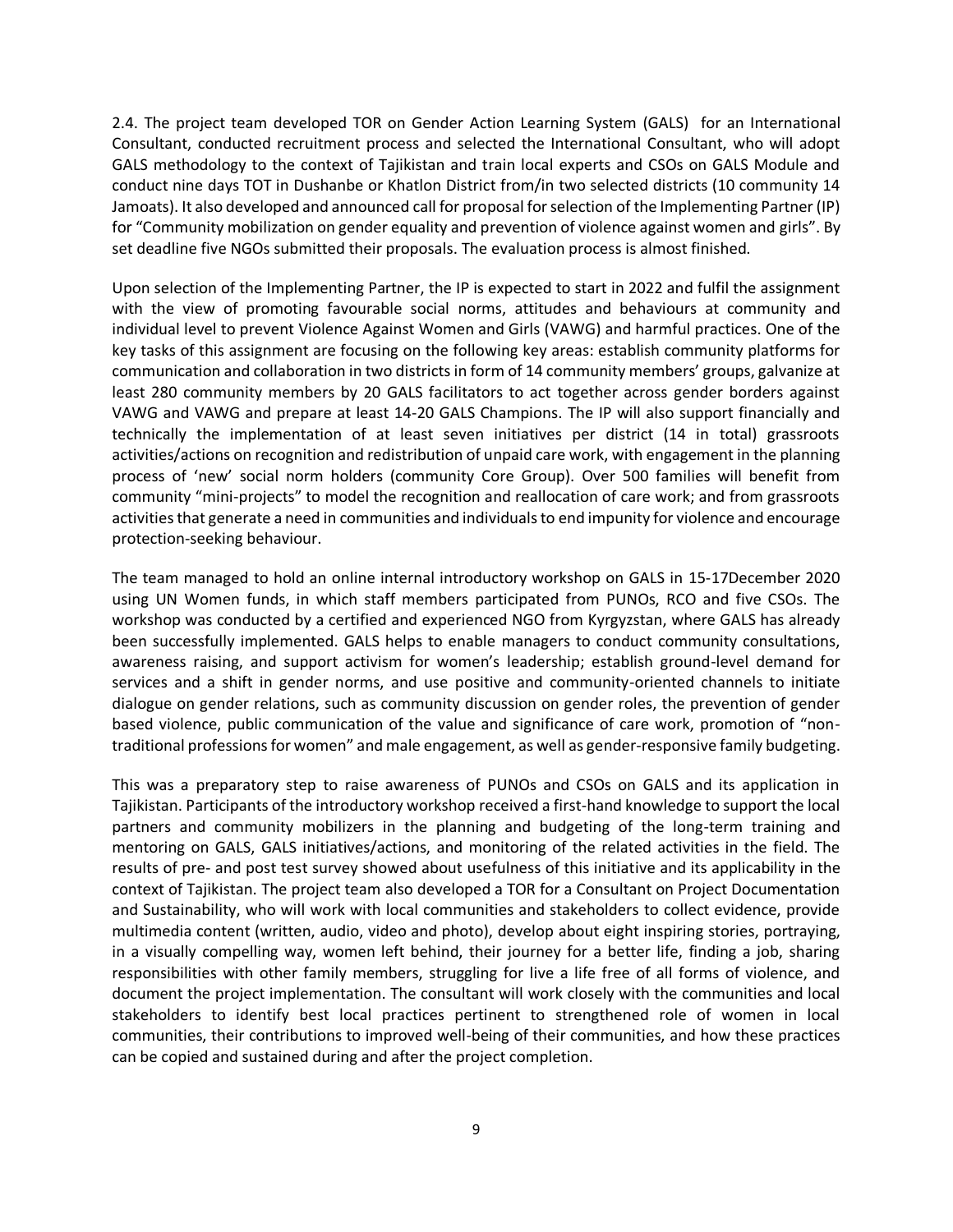2.5. The project will apply the financial education manual which was developed within IOM project on climate change with introducing a small change. The financial education manual covers the following sessions: defining of income and expenses, effective use of remittances, savings habits, debt management and different services provided by financial institutions to population.

Project staff met with a team from Consumer Protection and Financial Services Department of National Bank of Tajikistan (NBT)in December 2021, which is responsible for financial education. During the meeting, project activities related to financial education were presented and ways for cooperation in this area were discussed. The NBT expressed their interest on financial education, because it is well aligned with a Strategy of NBT on Financial Literacy, with a special focus on migrants and their family members. The strategy was developed through financial support of the international community. It is now going through approval process. It is a five-year strategy, with a clear focus on migrants and their family members. The financial education interventions were also proposed in one of the meetings of government in December 2021, in which the representative of the Ministry of Economic Development and Trade requested government and non-government agencies to prioritize financial education in their current and future programming.

*Outcome 3: Women and children left behind are protected and seek to protect their rights. Government and NGO services have increased capacity to provide access to information and legal services on issues of*  family violence, access to land, civil status, migration and family tracing (output 3.1). Women and girls left *behind have increased individual and community support and knowledge of their rights (output 3.2). Adolescents left behind have support and knowledge of life competencies (output 3.3)* 

*Activities:*

3.1. The ToR to engage CSO to implement activities has been drafted and an announcement is in process. Limited number of CSOs with sufficient experience to deliver on specific activities are present in the target districts which hinders recruitment. To overcome this situation UNICEF is "head-hunting" existing CSOs with specific experience from sub-regional and national levels. It is expected that recruited CSO will start direct service delivery to children and women who are left behind in Q2 2022.

Due to the delay in project approval from the Government, UNICEF established Juvenile Support Services in Kulob and Vose in late 2021. The aim of these services is to prevent and divert children left behind from the formal justice system. During the next reporting period, UNICEF will continue to develop capacity of the newly appointed staff with the aim to institutional sustainability of the services. So far, forty-seven children, including four girls and 43 boys have been served through the service of social reintegration and rehabilitation of children in conflict with the law.

Preparatory work on the elaboration of the training module on positive parenting without discrimination and stigma has been conducted. The module has been tested among teachers and adopted by the Ministry of Education and Science. During the next reporting period, it is anticipated to roll out positive parenting training as well as to conduct sensitisation activities, including on gender sensitisation to ensure child friendly support to families left behind by migration in target districts is in place.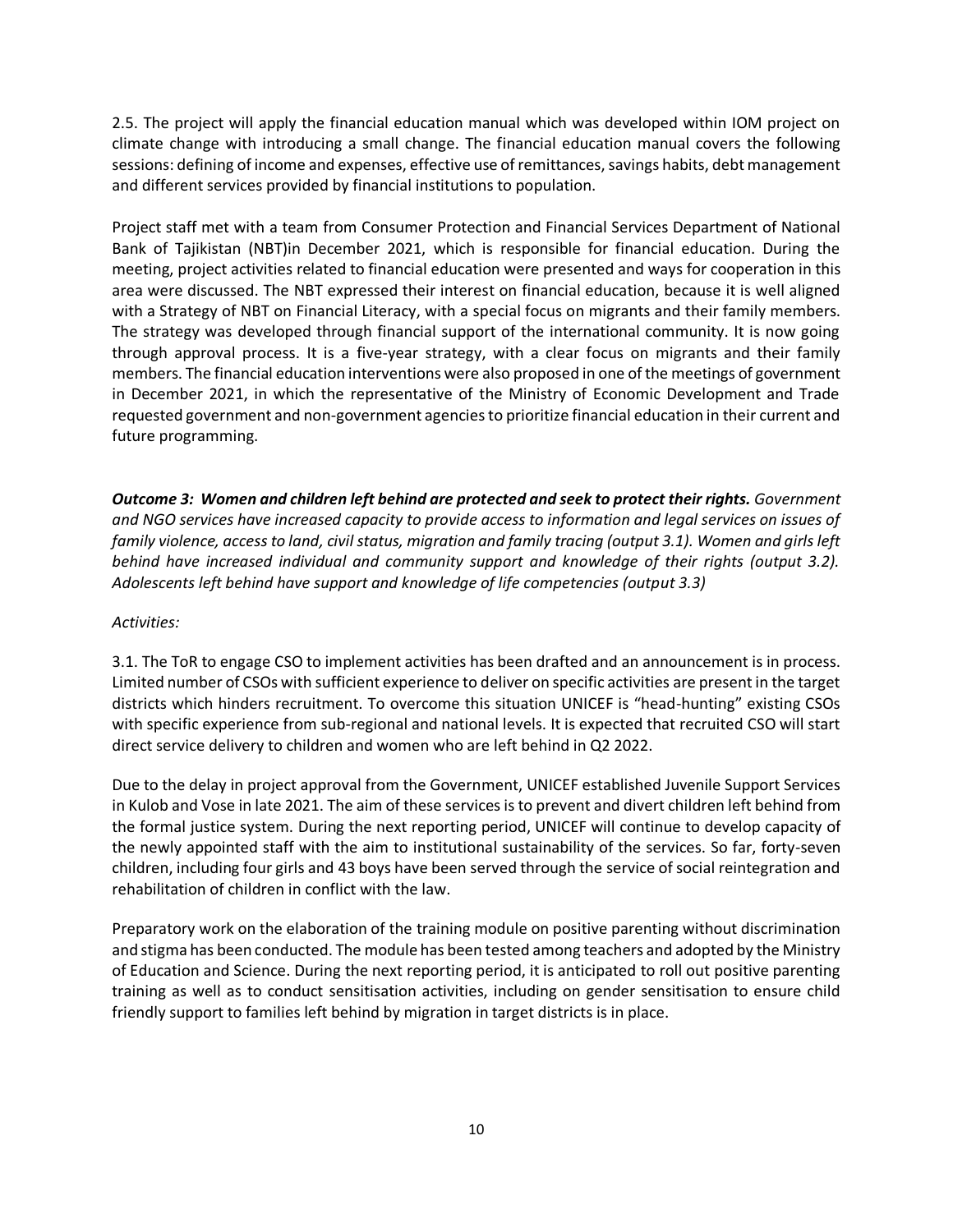3.2. Based on the plan activities under this output will start by mid-2022. It is planned to organize workshops among target groups of female caregivers in Kulob and Dusti. An Adolescent Competency Framework package is ready and will be disseminated among identified schools.

3.3. The activities under this output will start in 2022.

*Outcome 4: National, regional and local government identify and plan to implement evidence-based responses to 'families left behind'. Ensuring that evidence on 'Families Left Behind' is available to guide policy planning (Output 4.1), Fora are available to facilitate policy and implementation planning at National and district levels (4.2) Policy guidance on families left behind is available (4.3).*

4.1. The project hired an international baseline consultant, who will be responsible for conducting baseline measurements of 11 outcome indicators and one output indicator in the project's result matrix. The baseline data will be used to inform management decisions on the project interventions and its partners in Tajikistan. The baseline study results will also be used to inform the project's broader M&E framework and activities. Specifically, the consultant will (i) design the baseline study methodology and tools, (ii) provide guidance, tools, and a basic training on their use to the Project Monitoring and Evaluation (M&E) Specialist, and (iii) produce a report on baseline findings (based on the data compiled by enumerators under the guidance of the M&E Specialist). The data collection part of the assessment will be carried out by the Research Institute of the MoLMEP. The baseline assessment will cover women and children left behind.

The project also hired an international consultant to understand the attitude and behaviour pattern of Tajik migrant workers contributing to family abandonment. The research and baseline assessment will be conducted in the same period and are linked with each other. Both international consultants work together and complement each other. The quantitative part of research will be covered during baseline assessment to avoid approaching beneficiaries repeatedly and asking the same questions. The research will target different project stakeholders, including local Migration Services, Committee for Women and Family Affairs, Marriage Registration Office, civil society organizations, local authorities on sub-district level, community leaders, Diaspora organizations in Russian Federations and Republic of Kazakhstan, Tajik migrant workers and females left behind. The tools for data collection is questionnaire and focus group discussion. Similar to baseline assessment, the research will also involve national consultant to collect data from different group of respondents.

4.2. The activities will be carried out next year. The project will facilitate policy and implementation planning at national and district levels by increasing awareness of families left behind amongst policy makers, through capacity building and technical support, consultation and study processes, and national events with senior officials. Specifically, the project team will closely work with the Ministry of Economic Development and Trade of the Republic of Tajikistan, which is responsible government agency on developing of district development plans.

4.3. Project Team drafted the ToR and Request for Proposal (RfP) for the research company to implement the following:

• Assessment in emergencies aims to analyze the impact of the crisis on women and girls. It compares how gender issues were prior to the crisis with how gender issues and social norms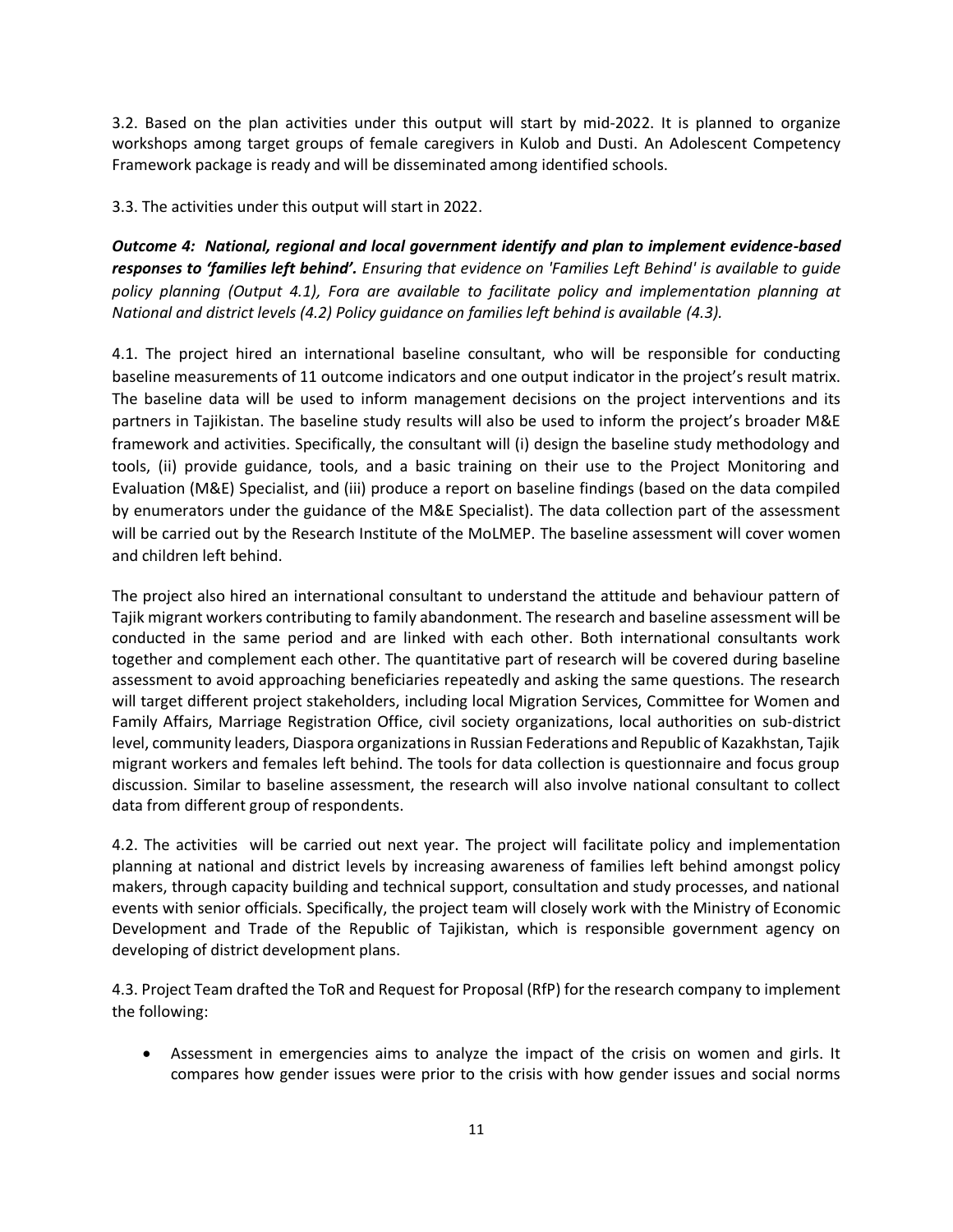have changed since the crisis began. Recognizing that the COVID-19 outbreak will increase women's vulnerability to the broader impact of pandemics, the main objective of the survey is to understand how the changing situation is affecting women and girls and to find out the way to provide assistance to women and girls to make their life and work at home easier.

• Mapping of services' costs and recommendations for policy framework (analytical review).

In December 2021, the project team met with the Deputy Minister of MoLMEP regarding an activity related to developing of a section of the National Migration Concept for responding to the situation of families left behind within the project. The Deputy Minister supported this initiative and informed PUNOs that MoLMEP has been drafting a National Migration Strategy for the period of 2030 and PUNO's initiative can be integrated in this document. PUNO noted that the draft National Migration Strategy covers families left behind but not sufficiently, especially social protection and gender sensitizations. The project team proposed MoLMEP their assistance, specifically involving of national and international experts who could provide their support with enhancing social protection and gender consideration. The Deputy Minister accepted the assistance of PUNO but mentioned that they have to engage consultants as soon as possible since the document will go to the Government of Tajikistan for the review and approval by the end of March 2022.

The communication consultant was hired in the middle of November 2021. The Media Plan was reviewed, renewed and expanded accordingly. The new plan describes context, objectives, target audiences, methodology, expected results and the budget, among others. This document will serve as a basis for development and content creation of various sensitization materials focusing on information dissemination. The primary goal of the communication interventions is to reduce vulnerability and empower women and children from families left behind by their migrant breadwinner.

The main body introduces the readers with the main aim of the document and its expected results; briefly analyses the situation and the media coverage of the topic; details the goal and the objectives; shares the vision and approaches to take specifying advantages and disadvantages of the suggested means; segments the beneficiaries and the geography to be covered and frequency of the coverage; suggests activities to be implemented and the budget details; identifies key partners and how the implementation should be coordinated; shares expectations; and finally, provides offers on monitoring & evaluation. The annex includes detailed plan of activities and the budget. The Plan was shared with PUNOs and other stakeholders and suggestions and feedback was collected and incorporated into the final version.

Several meetings were organized with the communications specialists from the MPTF and the UN implementing agencies in Tajikistan to discuss the gaps, the needs, and the opportunities to promote the project visibility.

The project was also introduced to the UN Tajikistan Communications Group at the last monthly meeting of the group in 2021.

A flyer in English for local and international stakeholders is developed and is being disseminated during opportunities. An expanded version in Tajik for local stakeholders and especially the government agencies is planned to be created on January 2022.

Launch of the project with a special event organized on 20 August 2021 was publicized through UN Tajikistan online platforms. Please, see the links below: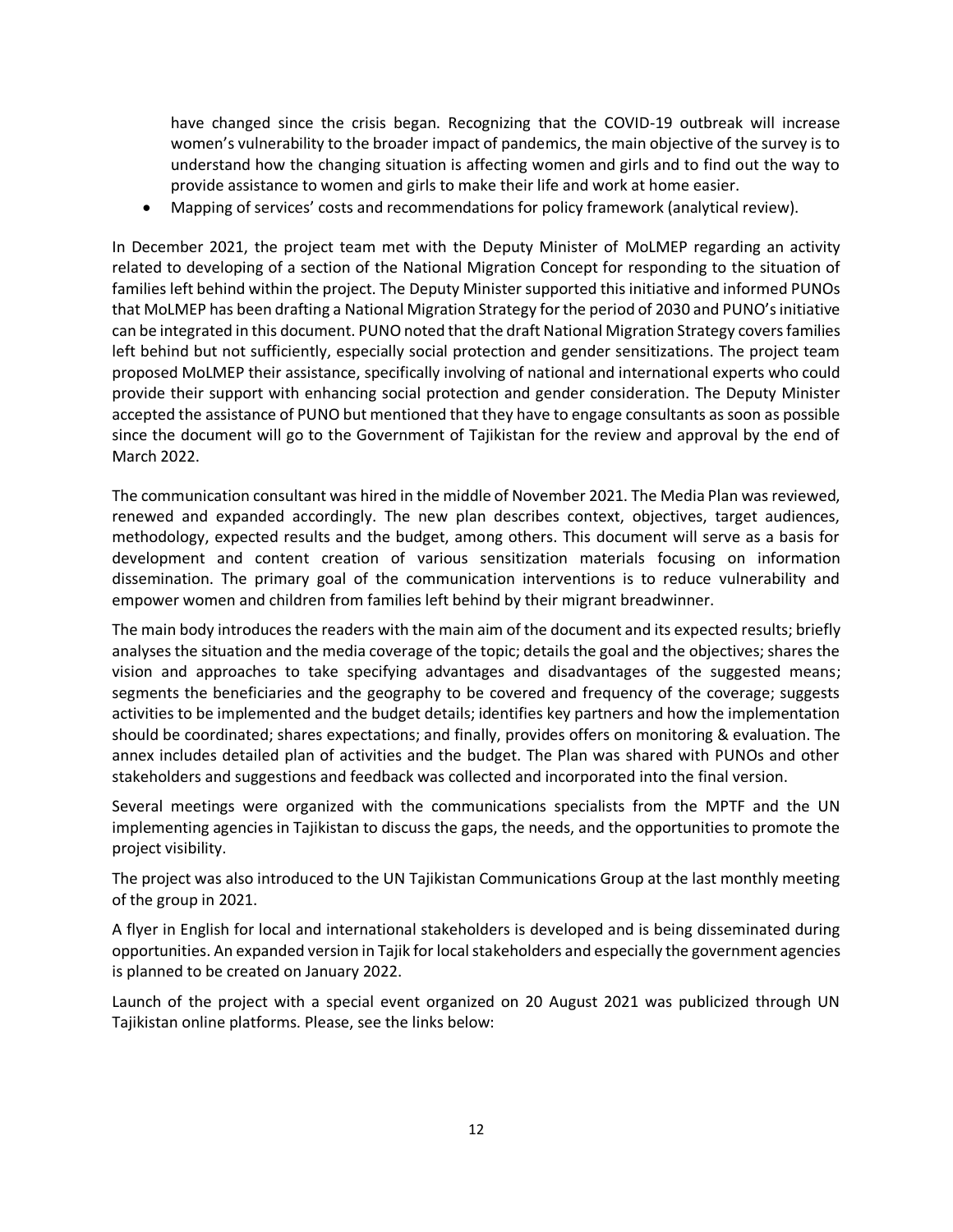[https://tajikistan.un.org/en/141419-empowerment-families-left-behind-improved-migration-outcomes](https://eur02.safelinks.protection.outlook.com/?url=https%3A%2F%2Ftajikistan.un.org%2Fen%2F141419-empowerment-families-left-behind-improved-migration-outcomes-khatlon-tajikistan&data=04%7C01%7Cashafiev%40iom.int%7C2599f90213d84f77c73208d9f1dc0496%7C1588262d23fb43b4bd6ebce49c8e6186%7C1%7C0%7C637806750282827696%7CUnknown%7CTWFpbGZsb3d8eyJWIjoiMC4wLjAwMDAiLCJQIjoiV2luMzIiLCJBTiI6Ik1haWwiLCJXVCI6Mn0%3D%7C3000&sdata=VWxrDh5JN6cV7udyA4PWeL7Xnxs0P4vJW1%2Bd1do3xqA%3D&reserved=0)[khatlon-tajikistan](https://eur02.safelinks.protection.outlook.com/?url=https%3A%2F%2Ftajikistan.un.org%2Fen%2F141419-empowerment-families-left-behind-improved-migration-outcomes-khatlon-tajikistan&data=04%7C01%7Cashafiev%40iom.int%7C2599f90213d84f77c73208d9f1dc0496%7C1588262d23fb43b4bd6ebce49c8e6186%7C1%7C0%7C637806750282827696%7CUnknown%7CTWFpbGZsb3d8eyJWIjoiMC4wLjAwMDAiLCJQIjoiV2luMzIiLCJBTiI6Ik1haWwiLCJXVCI6Mn0%3D%7C3000&sdata=VWxrDh5JN6cV7udyA4PWeL7Xnxs0P4vJW1%2Bd1do3xqA%3D&reserved=0)

[https://tajikistan.un.org/en/141424-joint-programme-launch-empowerment-families-left-behind](https://eur02.safelinks.protection.outlook.com/?url=https%3A%2F%2Ftajikistan.un.org%2Fen%2F141424-joint-programme-launch-empowerment-families-left-behind-improved-migration-outcomes-khatlon&data=04%7C01%7Cashafiev%40iom.int%7C2599f90213d84f77c73208d9f1dc0496%7C1588262d23fb43b4bd6ebce49c8e6186%7C1%7C0%7C637806750282827696%7CUnknown%7CTWFpbGZsb3d8eyJWIjoiMC4wLjAwMDAiLCJQIjoiV2luMzIiLCJBTiI6Ik1haWwiLCJXVCI6Mn0%3D%7C3000&sdata=mLmBLkHYrPfxToFscVWHFhajnRbEAb4yOPQK4aAgMp4%3D&reserved=0)[improved-migration-outcomes-khatlon](https://eur02.safelinks.protection.outlook.com/?url=https%3A%2F%2Ftajikistan.un.org%2Fen%2F141424-joint-programme-launch-empowerment-families-left-behind-improved-migration-outcomes-khatlon&data=04%7C01%7Cashafiev%40iom.int%7C2599f90213d84f77c73208d9f1dc0496%7C1588262d23fb43b4bd6ebce49c8e6186%7C1%7C0%7C637806750282827696%7CUnknown%7CTWFpbGZsb3d8eyJWIjoiMC4wLjAwMDAiLCJQIjoiV2luMzIiLCJBTiI6Ik1haWwiLCJXVCI6Mn0%3D%7C3000&sdata=mLmBLkHYrPfxToFscVWHFhajnRbEAb4yOPQK4aAgMp4%3D&reserved=0)

[https://www.linkedin.com/company/42127238/admin/](https://eur02.safelinks.protection.outlook.com/?url=https%3A%2F%2Fwww.linkedin.com%2Fcompany%2F42127238%2Fadmin%2F&data=04%7C01%7Cashafiev%40iom.int%7C2599f90213d84f77c73208d9f1dc0496%7C1588262d23fb43b4bd6ebce49c8e6186%7C1%7C0%7C637806750282827696%7CUnknown%7CTWFpbGZsb3d8eyJWIjoiMC4wLjAwMDAiLCJQIjoiV2luMzIiLCJBTiI6Ik1haWwiLCJXVCI6Mn0%3D%7C3000&sdata=B4F1Gvk0X%2FJtrP7K3Ujc9AW3J8EkrZpHWXcLG8ds8K8%3D&reserved=0)

[https://twitter.com/UNinTajikistan/status/1430145260664115226](https://eur02.safelinks.protection.outlook.com/?url=https%3A%2F%2Ftwitter.com%2FUNinTajikistan%2Fstatus%2F1430145260664115226&data=04%7C01%7Cashafiev%40iom.int%7C2599f90213d84f77c73208d9f1dc0496%7C1588262d23fb43b4bd6ebce49c8e6186%7C1%7C0%7C637806750282827696%7CUnknown%7CTWFpbGZsb3d8eyJWIjoiMC4wLjAwMDAiLCJQIjoiV2luMzIiLCJBTiI6Ik1haWwiLCJXVCI6Mn0%3D%7C3000&sdata=F2OM953Tomtxnhp63V1nDGPONj9Ciol%2FBE2CObnj4Qk%3D&reserved=0)

[https://www.facebook.com/UNinTajikistan/posts/4466362293415520](https://eur02.safelinks.protection.outlook.com/?url=https%3A%2F%2Fwww.facebook.com%2FUNinTajikistan%2Fposts%2F4466362293415520&data=04%7C01%7Cashafiev%40iom.int%7C2599f90213d84f77c73208d9f1dc0496%7C1588262d23fb43b4bd6ebce49c8e6186%7C1%7C0%7C637806750282983948%7CUnknown%7CTWFpbGZsb3d8eyJWIjoiMC4wLjAwMDAiLCJQIjoiV2luMzIiLCJBTiI6Ik1haWwiLCJXVCI6Mn0%3D%7C3000&sdata=UKs1En0zxmJObnRQqjvKDHHhkbkh6rOMmFphef4XjcE%3D&reserved=0)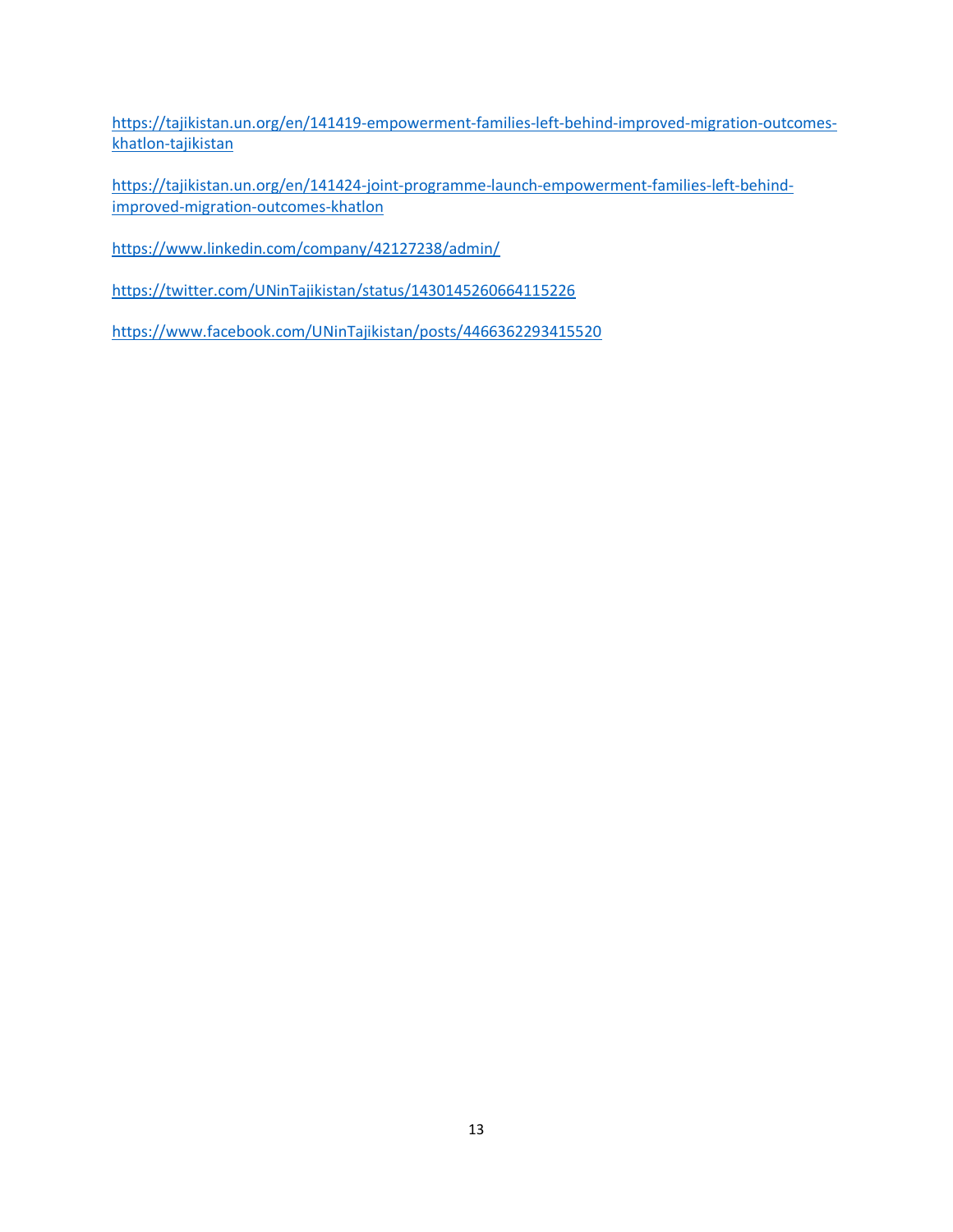| <b>Results Reporting Framework</b>                                                                                                                                                                              |                 |                                                                                         |           |           |                                                                                                                                                     |                                                               |  |  |
|-----------------------------------------------------------------------------------------------------------------------------------------------------------------------------------------------------------------|-----------------|-----------------------------------------------------------------------------------------|-----------|-----------|-----------------------------------------------------------------------------------------------------------------------------------------------------|---------------------------------------------------------------|--|--|
| <b>INDICATORS</b>                                                                                                                                                                                               | <b>Baseline</b> | Results achieved for the reporting period<br>(only provide data for the specified year) |           |           | <b>Cumulative Results</b><br>Note: For Y1 report, this will<br>be the same; For Y2 report, it<br>will be Y1+Y2; and for Y3                          | <b>Notes</b>                                                  |  |  |
|                                                                                                                                                                                                                 |                 | <b>Y1</b>                                                                               | <b>Y2</b> | <b>Y3</b> | report, it will be Y1+Y2+Y3                                                                                                                         |                                                               |  |  |
| <b>OUTCOME 1</b> Families left behind enjoy improved wellbeing                                                                                                                                                  |                 |                                                                                         |           |           |                                                                                                                                                     |                                                               |  |  |
| Indicator 1a: % of<br>targeted women and<br>left behind<br>children<br>who report improved<br>wellbeing as a result of<br>receiving psychosocial<br>support, disaggregated<br>by sex and age.                   |                 | $\mathbf{0}$                                                                            |           |           | $\mathbf{0}$                                                                                                                                        | progress for<br><b>No</b><br>the<br>current reporting period. |  |  |
| Indicator 1b: % of<br>children at risk of being<br>placed in Residential<br>childcare<br>institutions<br>found<br>alternative 0<br>family-based solutions<br>and were prevented<br>from<br>institutionalization |                 | $\mathbf{0}$                                                                            |           |           | $\mathbf{0}$                                                                                                                                        | progress for the<br>No.<br>current reporting period.          |  |  |
|                                                                                                                                                                                                                 |                 |                                                                                         |           |           | OUTPUT 1.1 Service providers at local level have enhanced capacity to provide continuum of psychosocial services for women and children left behind |                                                               |  |  |
| Indicator 1.1a: # of<br>women and children<br>have<br>received<br>who<br>social<br>services,<br>disaggregated by sex<br>and age                                                                                 | $\mathbf{0}$    | 0                                                                                       |           |           | $\mathbf{0}$                                                                                                                                        | progress for the<br>No<br>current reporting period.           |  |  |
| Indicator 1.1b: #<br>of<br>training<br>participants                                                                                                                                                             | $\mathbf{0}$    | $\mathbf 0$                                                                             |           |           | $\mathbf 0$                                                                                                                                         |                                                               |  |  |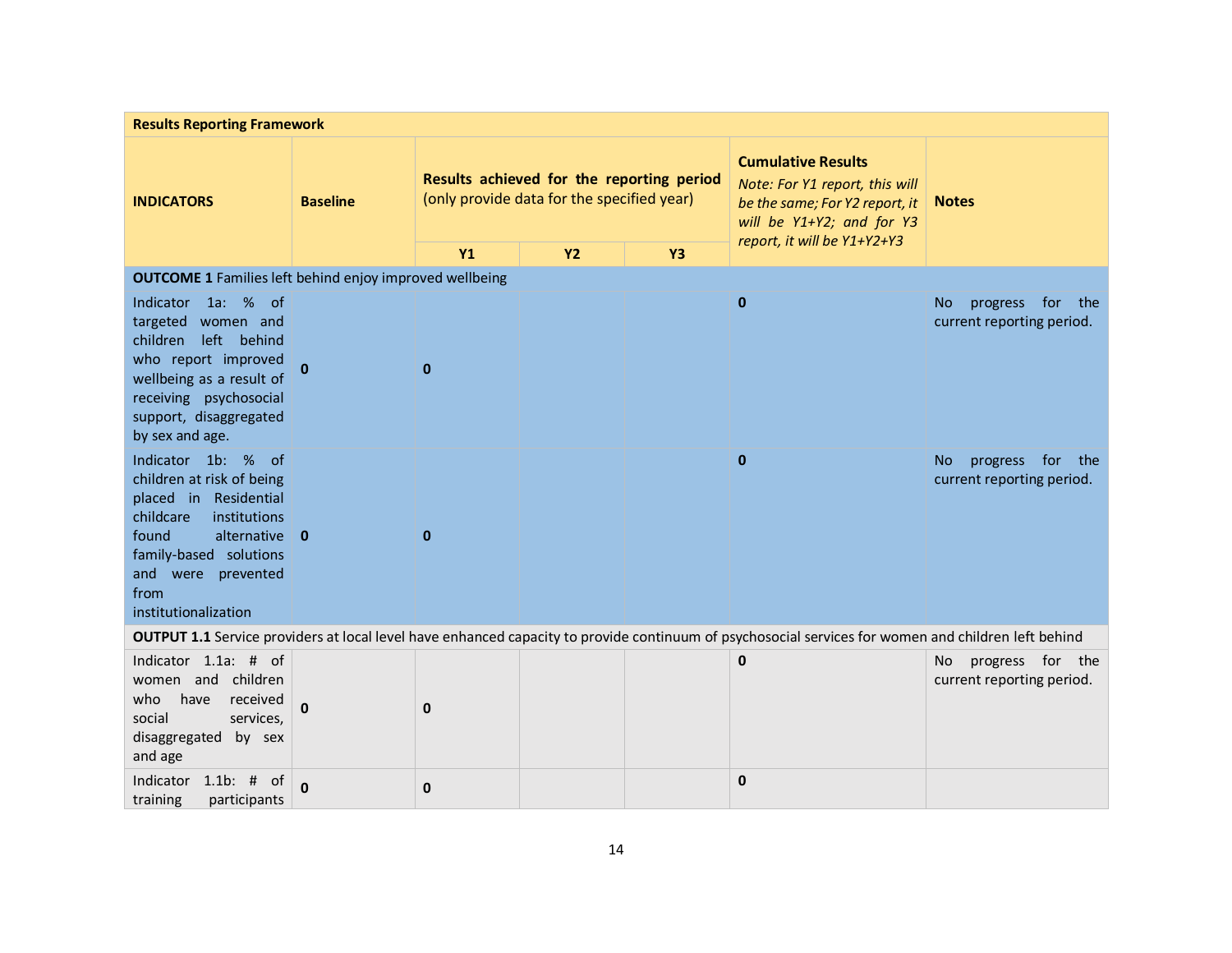| sensitized on issues of<br>women and children<br>behind<br>left<br>during<br>advocacy<br>events,<br>disaggregated by sex                                                                                                                                                                                                                                                                  |              |             |                                     |             | progress for the<br>No<br>current reporting period.                                         |
|-------------------------------------------------------------------------------------------------------------------------------------------------------------------------------------------------------------------------------------------------------------------------------------------------------------------------------------------------------------------------------------------|--------------|-------------|-------------------------------------|-------------|---------------------------------------------------------------------------------------------|
| Indicator 1.1c: Level of<br>awareness, response<br>and coordination of<br>available<br>services<br>officials<br>between<br>dealing with women<br>and children issues at<br>local level<br>(Scale<br>from<br>$0-3:$<br>Officials<br>are aware<br>about issues $-1$ point;<br>there is a functional<br>coordination<br>mechanism $-1$ point;<br>Officials respond to<br>$issues - 1 point)$ | $\mathbf{0}$ | $\mathbf 0$ |                                     | $\mathbf 0$ | progress for the<br>No<br>current reporting period.                                         |
| Indicator 1.1d: # of<br>maternity ward<br>(in<br>targeted districts) with<br>knowledge and skills to $\vert$ 0<br>provide<br>family<br>counselling and support<br>child<br>prevent<br>to<br>abandonment<br>and                                                                                                                                                                            |              | $\mathbf 0$ | 104<br>(101)<br>women and 3<br>men) | $\mathbf 0$ | number<br><b>The</b><br>of<br>participants exceeds the<br>project target, which was<br>100. |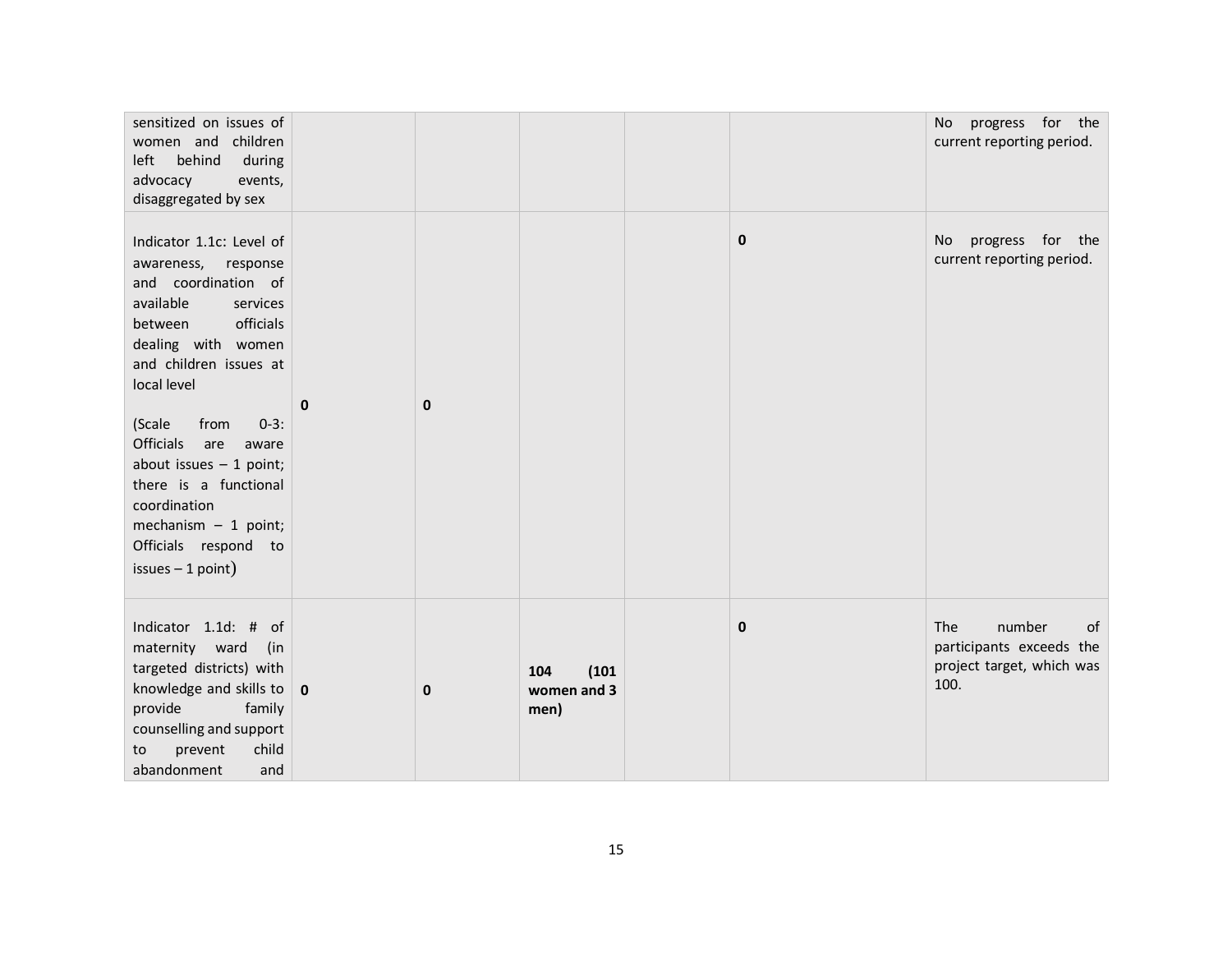| relinquishment,<br>disaggregated by sex                                                                                                                                                         |                                |              |  |                                                                                                                                    |                                                                                                                                                                                                                                                                          |
|-------------------------------------------------------------------------------------------------------------------------------------------------------------------------------------------------|--------------------------------|--------------|--|------------------------------------------------------------------------------------------------------------------------------------|--------------------------------------------------------------------------------------------------------------------------------------------------------------------------------------------------------------------------------------------------------------------------|
| Indicator 1.1e: # of<br>para-social<br>workers<br>trained<br>who<br>demonstrate increased<br>knowledge on modern<br>methods<br>and<br>techniques of social<br>services, disaggregated<br>by sex | $\mathbf{0}$                   | $\mathbf 0$  |  | $\mathbf{0}$                                                                                                                       | A series of meetings were<br>held with the Ministry of<br>and<br>Health<br>Social<br>Protection<br>of<br>the<br>Population on best way to<br>carry out capacity building<br>initiatives among para-<br>social workers and other<br>governmental<br>service<br>providers. |
| Indicator 1.1f: #<br>of<br>participants<br>at<br>advocacy<br>events,<br>disaggregated by sex                                                                                                    | 0                              | $\mathbf 0$  |  | $\mathbf{0}$                                                                                                                       | progress for<br><b>No</b><br>the<br>current reporting period.                                                                                                                                                                                                            |
|                                                                                                                                                                                                 |                                |              |  | <b>OUTCOME 2</b> Families left behind have increased economic resilience and address gender related barriers to economic inclusion |                                                                                                                                                                                                                                                                          |
| Indicator 2a: % of target<br>families with increased<br>savings                                                                                                                                 | Baseline/End-<br>line.         | $\mathbf{0}$ |  | $\mathbf{0}$                                                                                                                       | progress for<br>the<br>No.<br>current reporting period.                                                                                                                                                                                                                  |
| Indicator 2b: % increase<br>for<br><i>incomes</i><br>in.<br>households<br>in<br>participating<br>agricultural support                                                                           | Baseline/Endline<br><b>TBD</b> | $\bf{0}$     |  | $\mathbf{0}$                                                                                                                       | progress for<br>the<br>No.<br>current reporting period.                                                                                                                                                                                                                  |
| Indicator 2c: % Post-<br>losses<br><sub>of</sub><br>harvest<br>beneficiaries<br>projects<br>due to better land and                                                                              | 42%                            | $\mathbf 0$  |  | $\mathbf{0}$                                                                                                                       | progress for<br>No.<br>the<br>current reporting period.                                                                                                                                                                                                                  |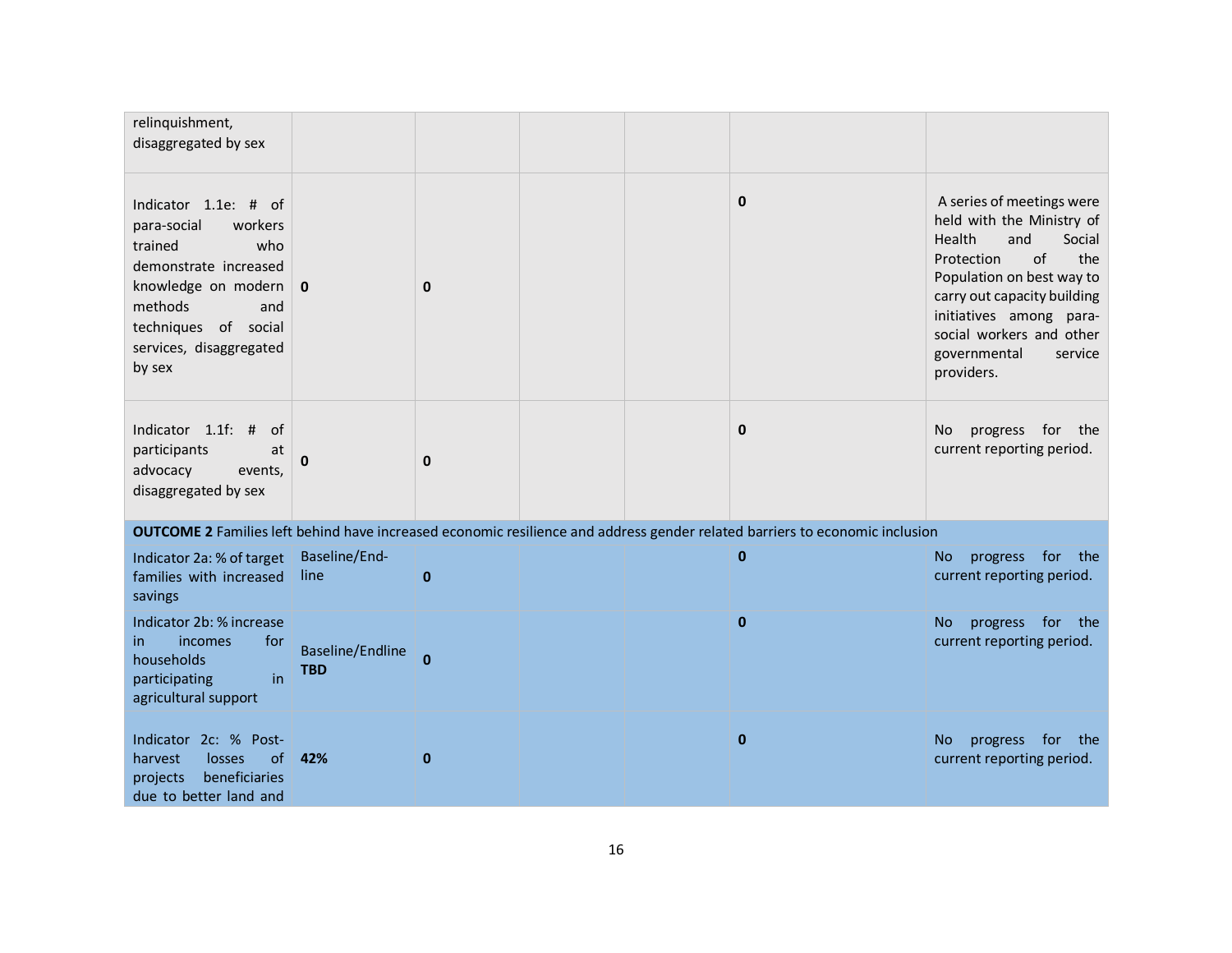| management,<br>water<br>farming<br>improved<br>capacities, access to<br>technology, etc                                                          |              |              |  |              |                                                                                                                                                                                                                       |
|--------------------------------------------------------------------------------------------------------------------------------------------------|--------------|--------------|--|--------------|-----------------------------------------------------------------------------------------------------------------------------------------------------------------------------------------------------------------------|
| Indicator 2d: % of<br>trained women earning<br>income in the area of<br>vocational training                                                      | $\bf{0}$     | $\mathbf{0}$ |  | $\mathbf{0}$ | No progress for the<br>current reporting period.                                                                                                                                                                      |
| Indicator 2e: % of target<br>reporting<br>women<br>additional time free<br>from unpaid/care work<br>for other activity or<br>education           | $\mathbf{0}$ | $\mathbf{0}$ |  | $\mathbf{0}$ | progress for the<br>No<br>current reporting period.                                                                                                                                                                   |
| $2f$ : # of<br>Indicator<br>financial<br>providers<br>offering new tailored<br>products for 'families<br>left behind or families<br>of migrants' | $\mathbf{0}$ | $\mathbf{0}$ |  | $\mathbf{0}$ | progress for the<br><b>No</b><br>current reporting period;<br>however partnership was<br>built with National Bank of<br>Tajikistan to support<br>these interventions.                                                 |
| <b>OUTPUT 2.1</b> Families left behind have increased capacity to utilize their land and water resources                                         |              |              |  |              |                                                                                                                                                                                                                       |
| Indicator<br>2.1a:<br>#<br>women farmers trained                                                                                                 | 0            | $\mathbf 0$  |  | 0            | ToR for the Specialist in<br>Farmers Field School and<br>Junior Field Schools as<br>well as National Project<br>Coordinator<br>and<br>Agricultural<br>Economist<br>was developed, a vacancy<br>note<br>posted.<br>was |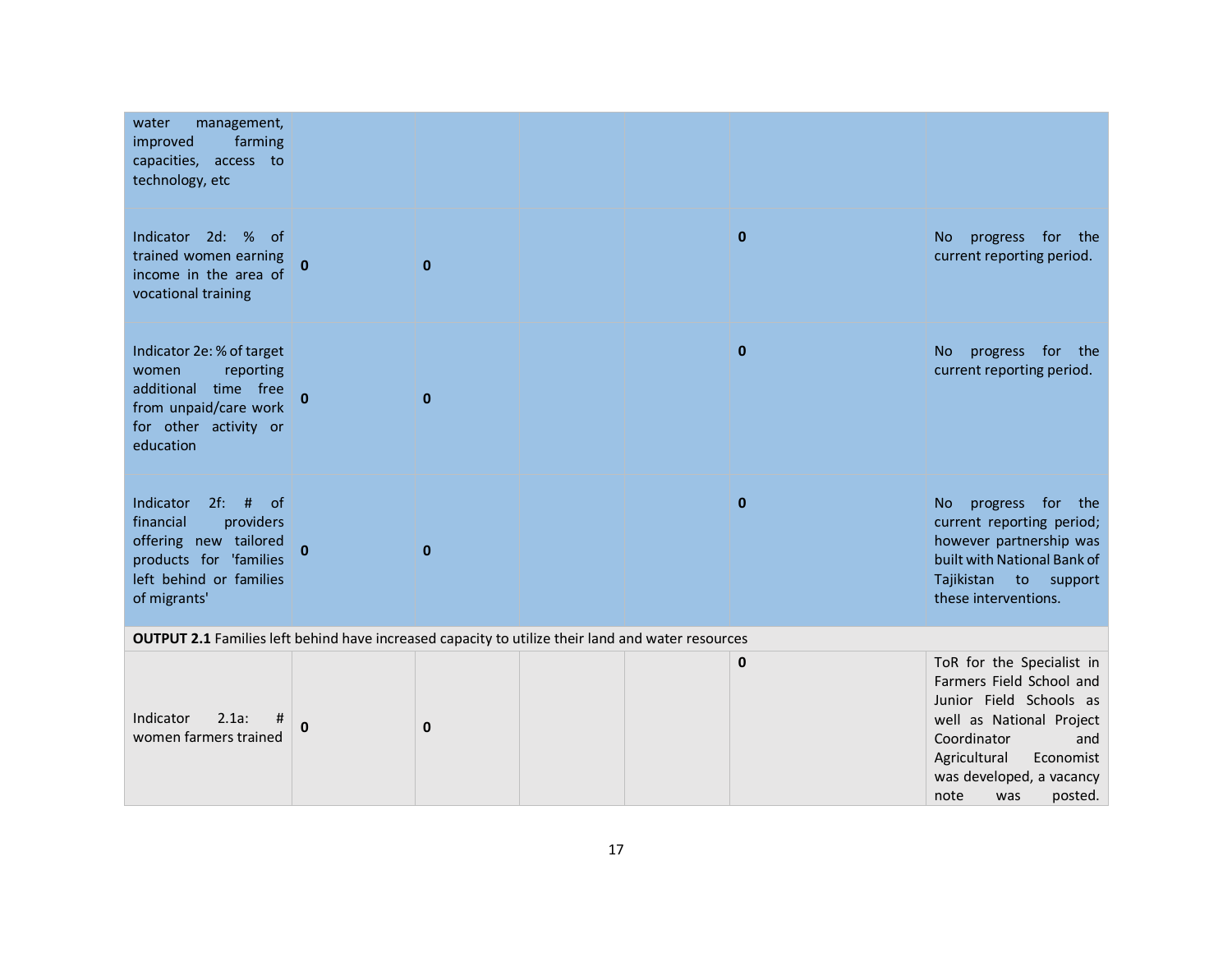|                                                                                                             |              |              |  |  |                                                                                                                                                           | Recruitment procedure is<br>ongoing.                                                                                             |  |  |
|-------------------------------------------------------------------------------------------------------------|--------------|--------------|--|--|-----------------------------------------------------------------------------------------------------------------------------------------------------------|----------------------------------------------------------------------------------------------------------------------------------|--|--|
| $2.1b$ :<br>%<br>Indicator<br>trained women farmers<br>reporting implementing<br>learnt techniques          | $\Omega$     | $\mathbf{0}$ |  |  | $\mathbf 0$                                                                                                                                               | progress for the<br>No<br>current reporting period.                                                                              |  |  |
| Indicator 2.1c: #<br>of<br>children<br>trained,<br>disaggregated by sex                                     | $\mathbf 0$  | $\mathbf 0$  |  |  | $\mathbf 0$                                                                                                                                               | Recruitment for Junior<br>Field Schools specialist is<br>ongoing.                                                                |  |  |
| marketing                                                                                                   |              |              |  |  | OUTPUT 2.2 Families left behind have access to increased/improved local value chains (VC) through farming, small-scale processing initiatives, retail and |                                                                                                                                  |  |  |
| Indicator 2.2a: # of<br>small plots established                                                             | $\Omega$     | $\bf{0}$     |  |  | $\pmb{0}$                                                                                                                                                 | specifications<br>Technical<br>for the agricultural inputs<br>to be procured under the<br>framework of the FFS was<br>developed. |  |  |
| Indicator 2.2b: # of<br>farmers and families<br>benefitting<br>from<br>processing activities                | 0            | 0            |  |  | $\mathbf 0$                                                                                                                                               | No progress for the<br>current reporting period.                                                                                 |  |  |
| Indicator 2.2c: # of<br>person reached with<br>awareness raising of<br>best practices                       | O            | $\bf{0}$     |  |  | $\mathbf 0$                                                                                                                                               | progress for the<br>No.<br>current reporting period.                                                                             |  |  |
| <b>OUTPUT 2.3</b> Women left behind have improved vocational skills to better access alternative employment |              |              |  |  |                                                                                                                                                           |                                                                                                                                  |  |  |
| Indicator 2.3a: #<br>_of<br>women trained<br>and                                                            | $\mathbf{0}$ | $\bf{0}$     |  |  | $\mathbf 0$                                                                                                                                               | No progress for the<br>current reporting period.                                                                                 |  |  |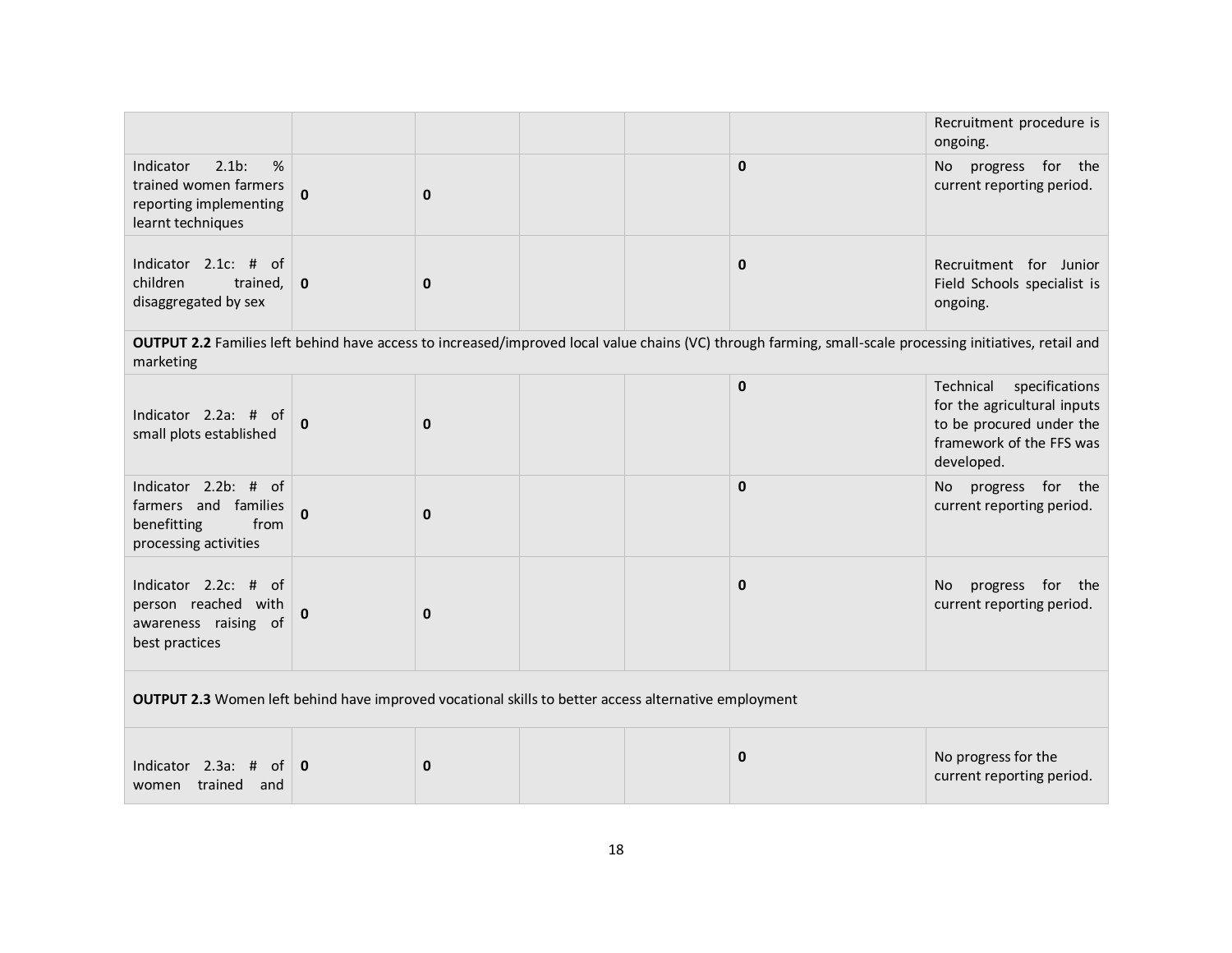| acquired<br>vocational<br>skills                                                                                                                                                                   |             |             |  |  |              |                                                                                                                                                                                                         |  |  |  |  |
|----------------------------------------------------------------------------------------------------------------------------------------------------------------------------------------------------|-------------|-------------|--|--|--------------|---------------------------------------------------------------------------------------------------------------------------------------------------------------------------------------------------------|--|--|--|--|
| OUTPUT 2.4 A government engaged gender assessment and mobilization process supports women to plan for livelihoods and dedicate more time to<br>economic activity and community projects (UN Women) |             |             |  |  |              |                                                                                                                                                                                                         |  |  |  |  |
| Indicator 2.4a: # of<br>community mobilizers $\vert$ 0<br>trained                                                                                                                                  |             | $\mathbf 0$ |  |  | $\mathbf{0}$ | International Consultant<br>was hired for the adoption<br>of GALS methodology to<br>the context of Tajikistan<br>and training of local<br>experts and CSOs on GALS<br>modules.                          |  |  |  |  |
| Indicator 2.4b: % of<br>mobilizers<br>with $\vert$ 0<br>increased knowledge                                                                                                                        |             | $\bf{0}$    |  |  | $\mathbf{0}$ | progress for the<br>No.<br>current reporting period.                                                                                                                                                    |  |  |  |  |
| Indicator 2.4c: # of self-<br>help group participants                                                                                                                                              | $\mathbf 0$ | $\mathbf 0$ |  |  | $\mathbf{0}$ | Call for proposal was<br>developed and posted for<br>selection of Implementing<br>Partner for community<br>mobilization on gender<br>equality and prevention of<br>violence against women<br>and girls. |  |  |  |  |
| Indicator 2.4d: # of<br>families benefited from<br>micro-projects<br>and<br>Community actions on                                                                                                   | O           | 0           |  |  | 0            | progress for the<br>No<br>current reporting period.                                                                                                                                                     |  |  |  |  |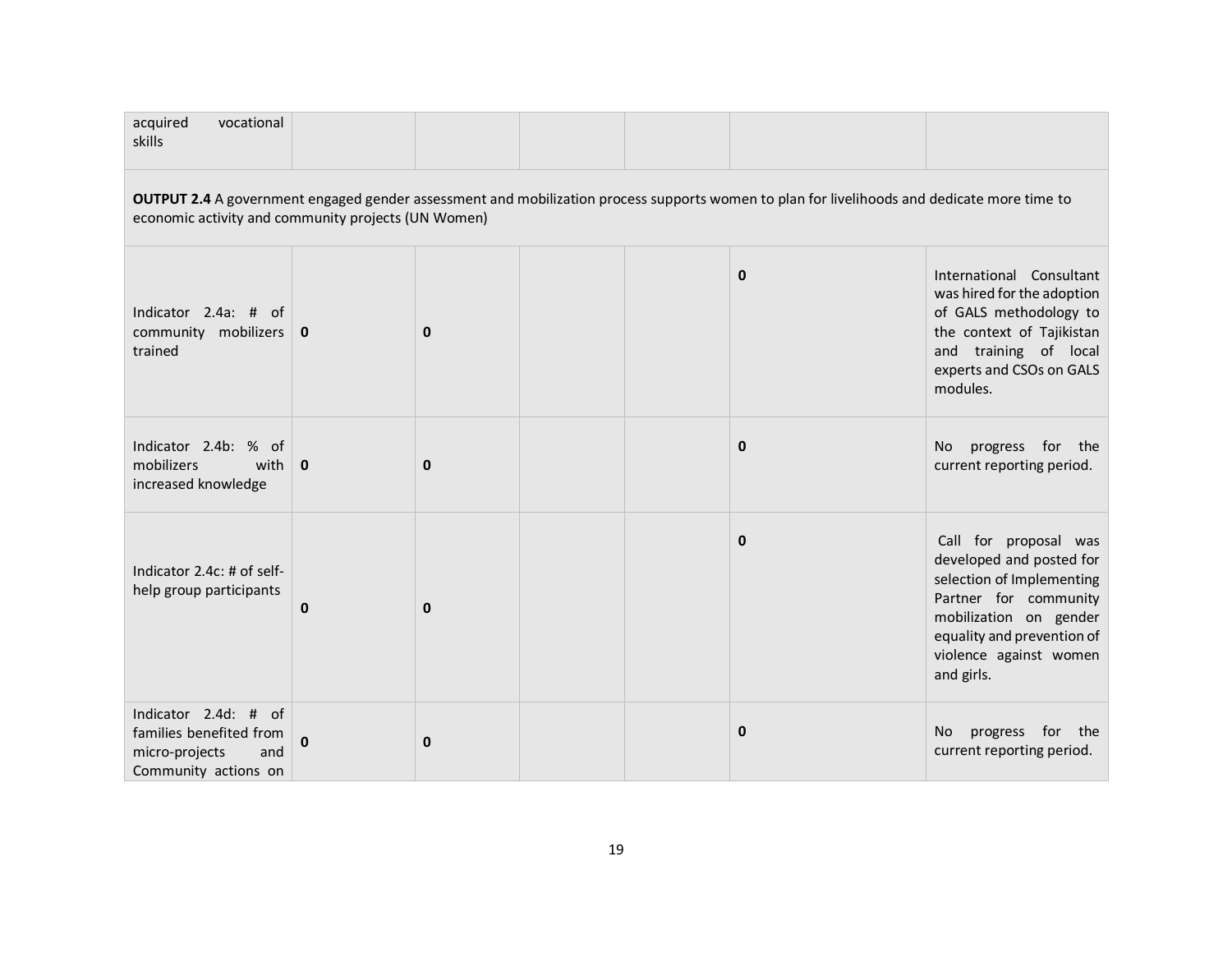| of<br>the<br>economy<br>care/unpaid work                                                                             |              |             |  |             |                                                                                                                                                                                                                                                                                     |
|----------------------------------------------------------------------------------------------------------------------|--------------|-------------|--|-------------|-------------------------------------------------------------------------------------------------------------------------------------------------------------------------------------------------------------------------------------------------------------------------------------|
| OUTPUT 2.5 Families left behind have improved financial inclusion and increased skills and knowledge to manage debt. |              |             |  |             |                                                                                                                                                                                                                                                                                     |
| Indicator 2.5a: # of<br>beneficiaries trained                                                                        | 0            | $\mathbf 0$ |  | $\mathbf 0$ | Meeting was held with<br>National<br><b>Bank</b><br>of<br>Tajikistan, a government<br>entity, which is a leading<br>financial<br>agency<br>on<br>literacy in the country.<br>The meeting was about<br>coordinating<br>of joint<br>activity and discussing of<br>future cooperation. |
| Indicator 2.5b: % of<br>trainees improving their<br>financial<br>literacy<br>(knowledge)                             | 0            | $\mathbf 0$ |  | $\mathbf 0$ | progress for the<br>No<br>current reporting period.                                                                                                                                                                                                                                 |
| Indicator 2.5c: # of<br>financial<br>providers<br>(participants) attending<br>workshops                              | $\mathbf{0}$ | $\mathbf 0$ |  | $\mathbf 0$ | progress for the<br>No<br>current reporting period.                                                                                                                                                                                                                                 |
| <b>OUTCOME 3</b> Women and children left behind are protected and seek to protect their rights                       |              |             |  |             |                                                                                                                                                                                                                                                                                     |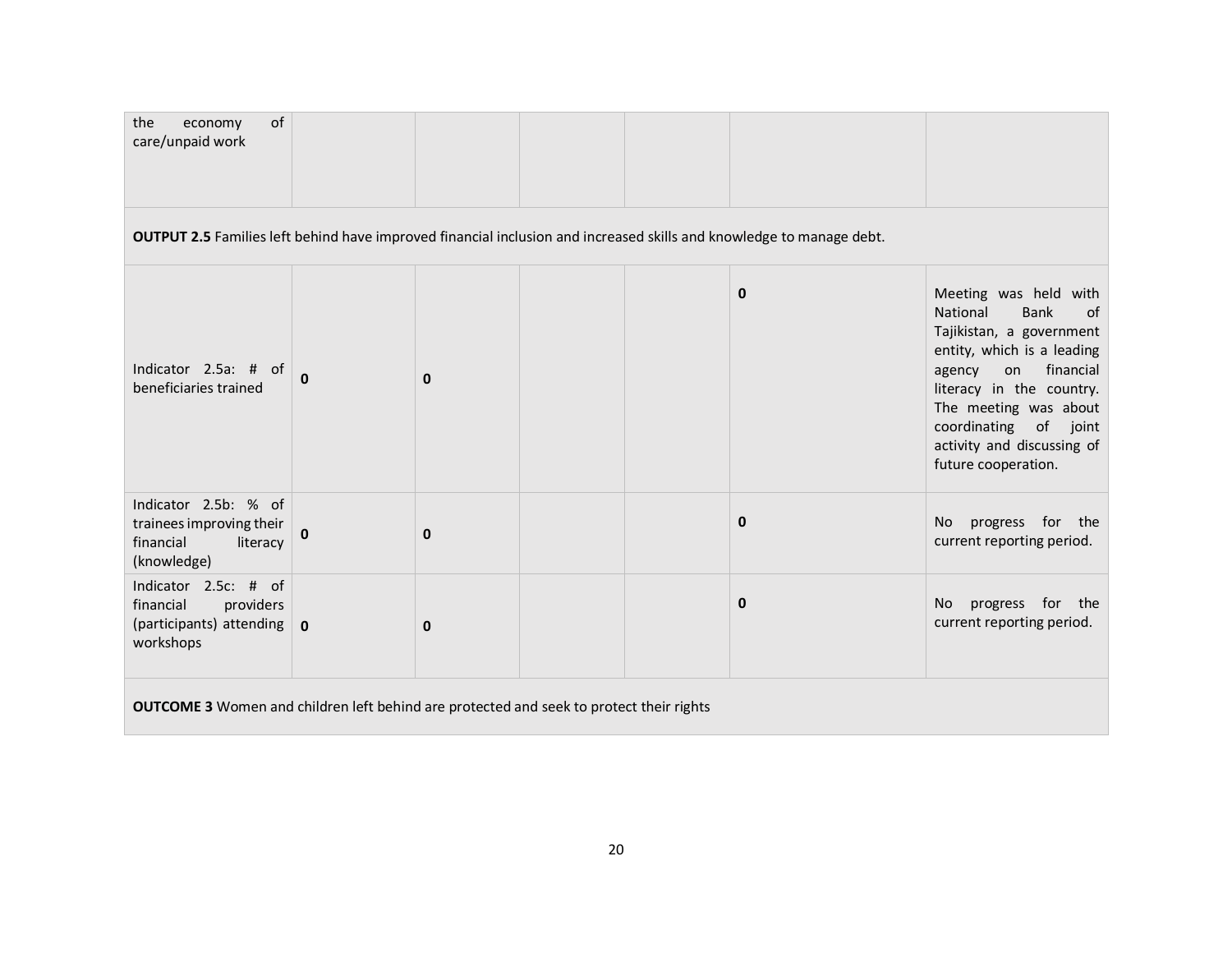| Indicator 3a:% of target<br>women and children<br>reporting<br>increased<br>intention to seek access<br>to rights                            | <b>TBD</b>                 | $\mathbf 0$ |  |  | $\mathbf{0}$ | The target will be<br>developed as per results<br>of the Baseline |  |  |
|----------------------------------------------------------------------------------------------------------------------------------------------|----------------------------|-------------|--|--|--------------|-------------------------------------------------------------------|--|--|
| Indicator 3b:<br>% of service users<br>reporting satisfactory<br>access to services                                                          | <b>TBD</b>                 | $\mathbf 0$ |  |  | $\mathbf{0}$ | The target will be<br>developed as per results<br>of the Baseline |  |  |
| Indicator 3c: % of target<br>beneficiaries<br>who<br>report (i) increased<br>knowledge of rights and<br>(ii) community support<br>for rights | 0                          | $\mathbf 0$ |  |  | $\mathbf{0}$ | No progress for the<br>current reporting period.                  |  |  |
| Indicator 3d:<br>% of<br>adolescents<br>acquired<br>skills and competencies<br>to transition to work life                                    | 0                          | $\mathbf 0$ |  |  | $\mathbf{0}$ | progress for the<br>No<br>current reporting period.               |  |  |
| Indicator 3e: % of<br>targeted<br>women<br>seeking<br>psychosocial<br>and emotional support<br>services disaggregated<br>by age.             | Baseline/Endline $\vert$ 0 |             |  |  | $\mathbf{0}$ | progress for the<br>No.<br>current reporting period.              |  |  |
| <b>OUTPUT 3.1</b> Women and children left behind are protected and seek to protect their rights                                              |                            |             |  |  |              |                                                                   |  |  |
| Indicator 3.1a: # of<br>women and children<br>received<br>legal,<br>who<br>social and protection<br>service<br>support                       | 0                          | $\mathbf 0$ |  |  | $\mathbf{0}$ | progress for the<br>No<br>current reporting period.               |  |  |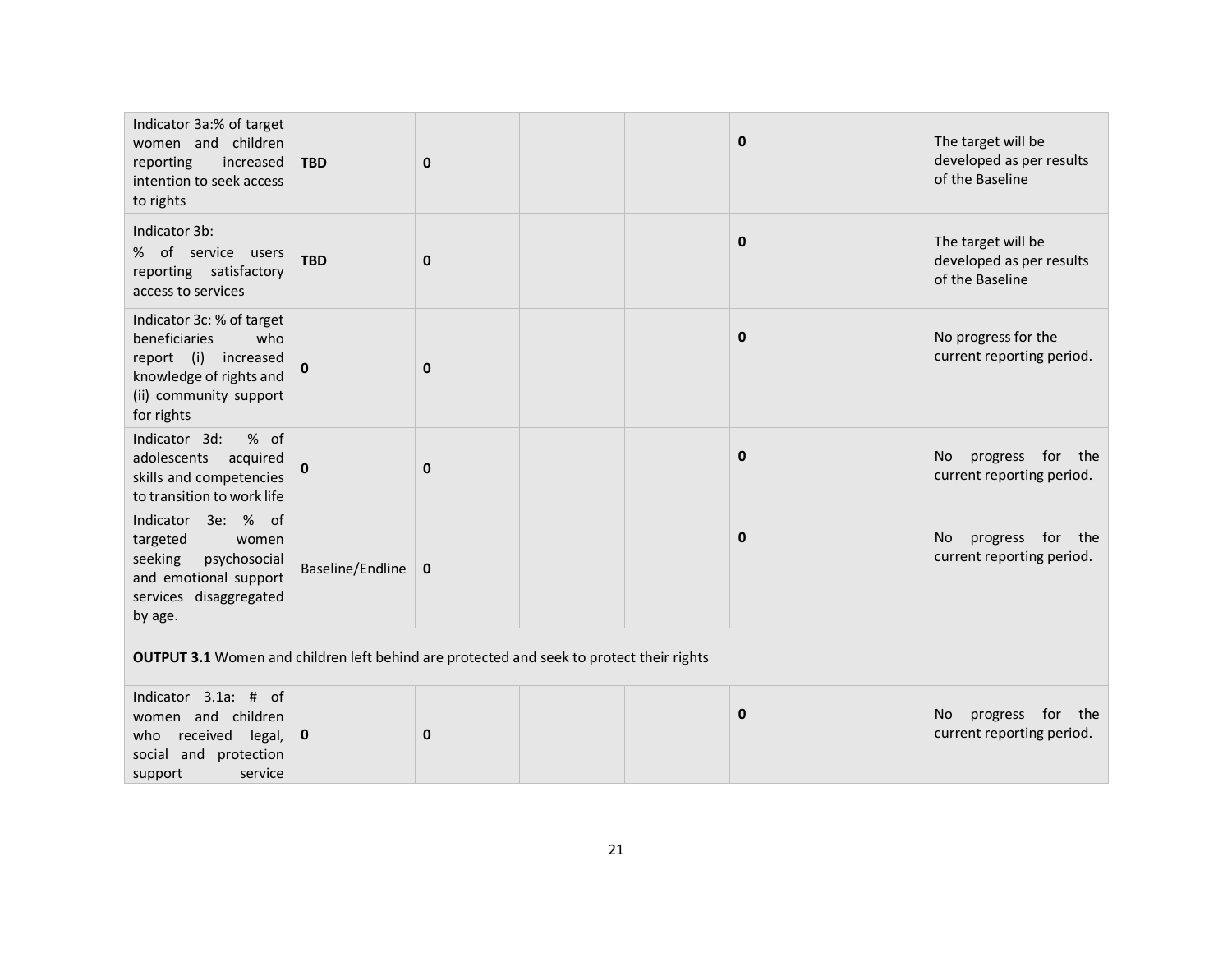| /referrals,<br>including<br>birth registration                                                                                                       |                                                                                                                      |             |              |  |                                                                                           |  |  |  |  |
|------------------------------------------------------------------------------------------------------------------------------------------------------|----------------------------------------------------------------------------------------------------------------------|-------------|--------------|--|-------------------------------------------------------------------------------------------|--|--|--|--|
| Indicator 3.1b: # of<br>women and girls who<br>received<br>integrated<br>based<br>community<br>sexual gender based<br>violence<br>(SGBV)<br>services | $\overline{0}$                                                                                                       | $\mathbf 0$ | $\mathbf{0}$ |  | progress for the<br>No<br>current reporting period.                                       |  |  |  |  |
| Indicator 3.1c: # of<br>service providers who<br>are aware of legal issues $\vert$ 0<br>faced by women left<br>behind                                |                                                                                                                      | $\mathbf 0$ | $\mathbf 0$  |  | progress for the<br>No<br>current reporting period.                                       |  |  |  |  |
|                                                                                                                                                      | OUTPUT 3.2 Women and girls left behind have increased individual and community support and knowledge of their rights |             |              |  |                                                                                           |  |  |  |  |
| Indicator 3.2a: # of<br>people<br>reached<br>through<br>awareness<br>campaigns on [rights<br>and protections, social<br>inclusion, SGBV]             | 0                                                                                                                    | $\bf{0}$    | $\mathbf{0}$ |  | progress for the<br>No<br>current reporting period.                                       |  |  |  |  |
| Indicator 3.2b: # of<br>activists/advocates<br>disaggregated<br>active,<br>by sex.                                                                   | $\bf{0}$                                                                                                             | $\mathbf 0$ | $\mathbf 0$  |  | progress for the<br>No<br>current reporting period.                                       |  |  |  |  |
| Indicator 3.2.c: # of<br>CSOs capacitated                                                                                                            | $\mathbf 0$                                                                                                          | $\bf{0}$    | $\mathbf{0}$ |  | The preparatory steps are<br>made on GALS<br>approaches to work with<br>the beneficiaries |  |  |  |  |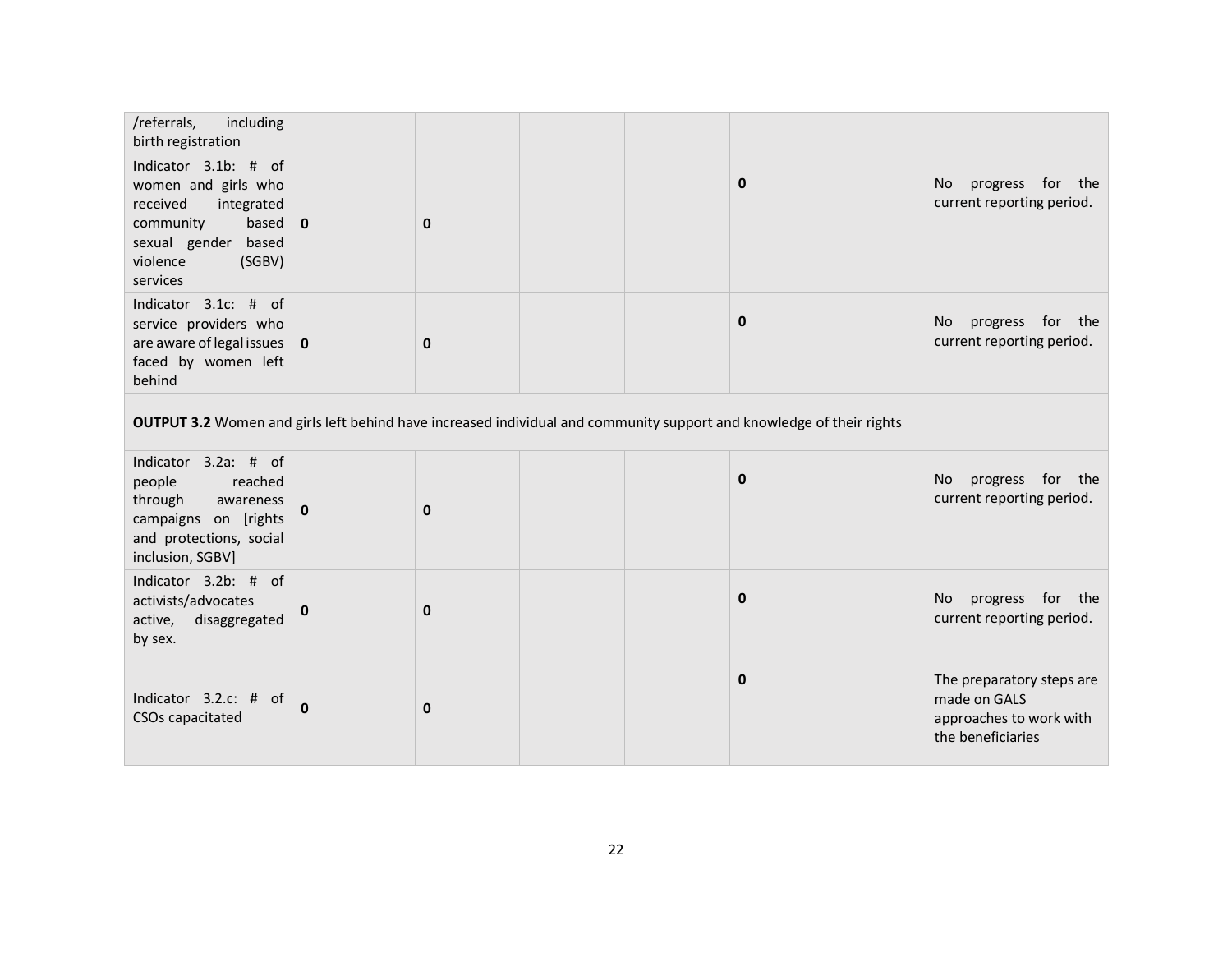| Indicator 3.2.e: # of<br>individuals<br>benefited<br>micro-projects<br>from<br>and<br>community $\vert$ 0<br>activities on Elimination<br>of Violence Against<br>Women                       |              | $\mathbf{0}$ |  | $\mathbf 0$  | progress for the<br>No.<br>current reporting period. |
|----------------------------------------------------------------------------------------------------------------------------------------------------------------------------------------------|--------------|--------------|--|--------------|------------------------------------------------------|
| <b>OUTPUT 3.3</b> Adolescents left behind have support and knowledge of life competencies                                                                                                    |              |              |  |              |                                                      |
| Indicator 3.3a: # of<br>female<br>caregivers<br>trained on parenting,<br>psychosocial<br>and<br>emotional support                                                                            | $\mathbf{0}$ | $\mathbf 0$  |  | $\mathbf{0}$ | progress for the<br>No<br>current reporting period.  |
| Indicator 3.3b: # of<br>adolescents from the<br>grade 8 to 11 from<br>targeted schools will $\vert$ 0<br>life<br>participate<br>$\overline{\mathsf{in}}$<br>skills/competencies<br>programme |              | $\mathbf 0$  |  | $\mathbf{0}$ | progress for the<br>No<br>current reporting period.  |
| Indicator 3.3c: # of<br>adolescents<br>to<br>in<br>participate<br>competency-based<br>education for outdoor<br>learning                                                                      | $\bf{0}$     | $\mathbf 0$  |  | $\mathbf{0}$ | progress for the<br>No.<br>current reporting period. |
| Indicator 3.3d: # of<br>adolescents supported<br>with<br>psychosocial<br>community- $\vert$ 0<br>support,<br>rehabilitation<br>based<br>diverted<br>from<br>and<br>justice processes         |              | $\mathbf 0$  |  | $\mathbf{0}$ | progress for the<br>No<br>current reporting period.  |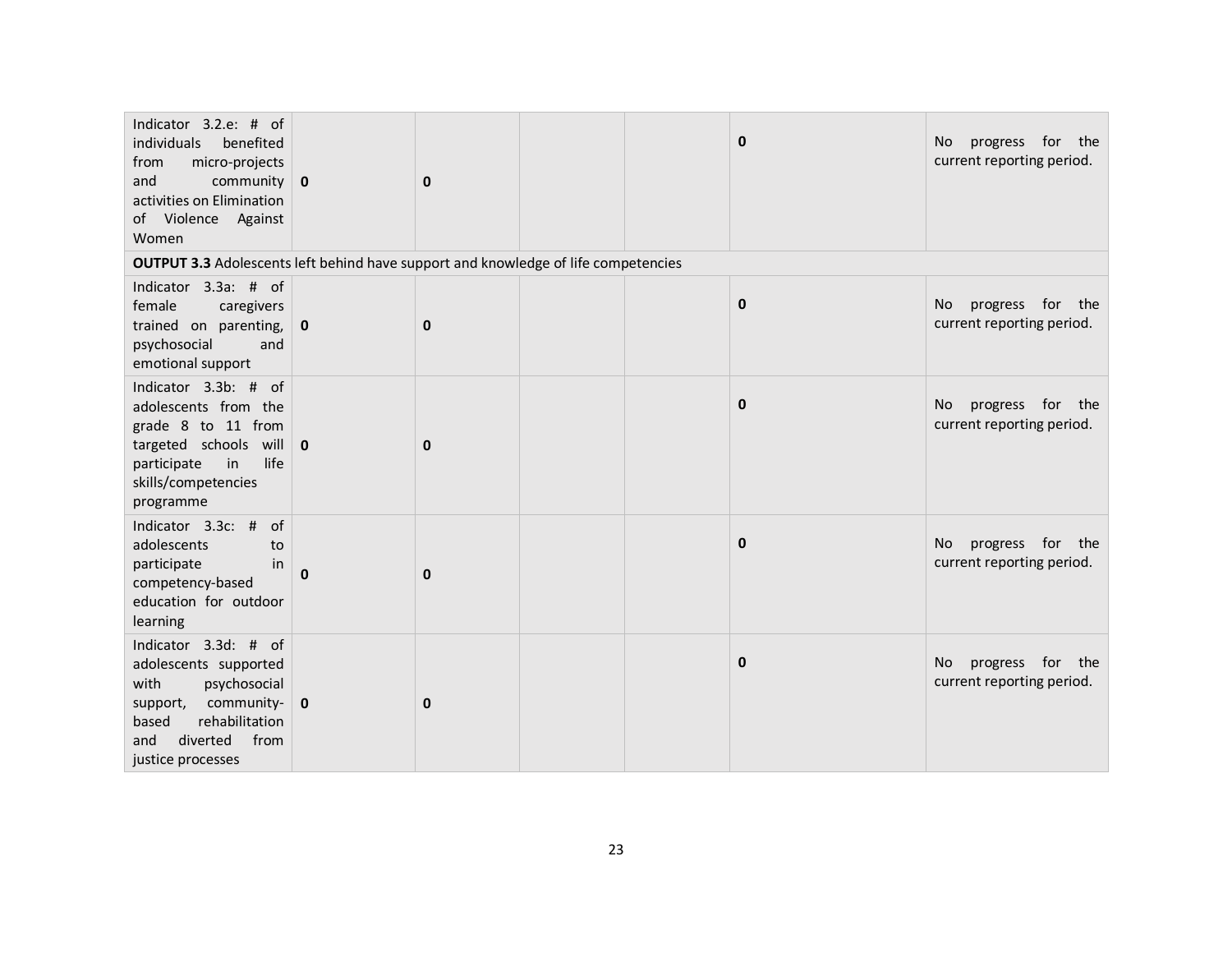| Indicator<br>3.3e:<br>%<br>increase in perceptions<br>and<br>attitudes<br>of<br>adolescents who took<br>part in competency-<br>and<br>skills<br>based<br>development<br>programme<br>(Scale<br>from<br>$0-3:$<br>Adolescents are aware<br>about<br>competency-<br>and<br>skills<br>based<br>development<br>programme- 1 point;<br>adolescents took part in<br>competency-based and<br>skills<br>development<br>programme $-1$ point;<br>adolescents<br>use<br>acquired skills - 1 | $\mathbf 0$ | $\mathbf 0$ |  |  | $\mathbf 0$ | progress for the<br>No<br>current reporting period. |  |
|-----------------------------------------------------------------------------------------------------------------------------------------------------------------------------------------------------------------------------------------------------------------------------------------------------------------------------------------------------------------------------------------------------------------------------------------------------------------------------------|-------------|-------------|--|--|-------------|-----------------------------------------------------|--|
| point)<br>OUTCOME 4 National and regional and local government identify and plan to implement evidence-based responses to 'Families left Behind'                                                                                                                                                                                                                                                                                                                                  |             |             |  |  |             |                                                     |  |
| Indicator 4a: Existence<br>of policy guidance on<br>families left behind, in<br>line with international<br>standards, developed,<br>approved<br>and<br>implemented.<br>[Developed<br>1,<br>$\equiv$<br>submitted = 2, approved<br>$=$ 3, implemented $=4$ ]                                                                                                                                                                                                                       | 0           | $\mathbf 0$ |  |  | $\mathbf 0$ | progress for the<br>No<br>current reporting period. |  |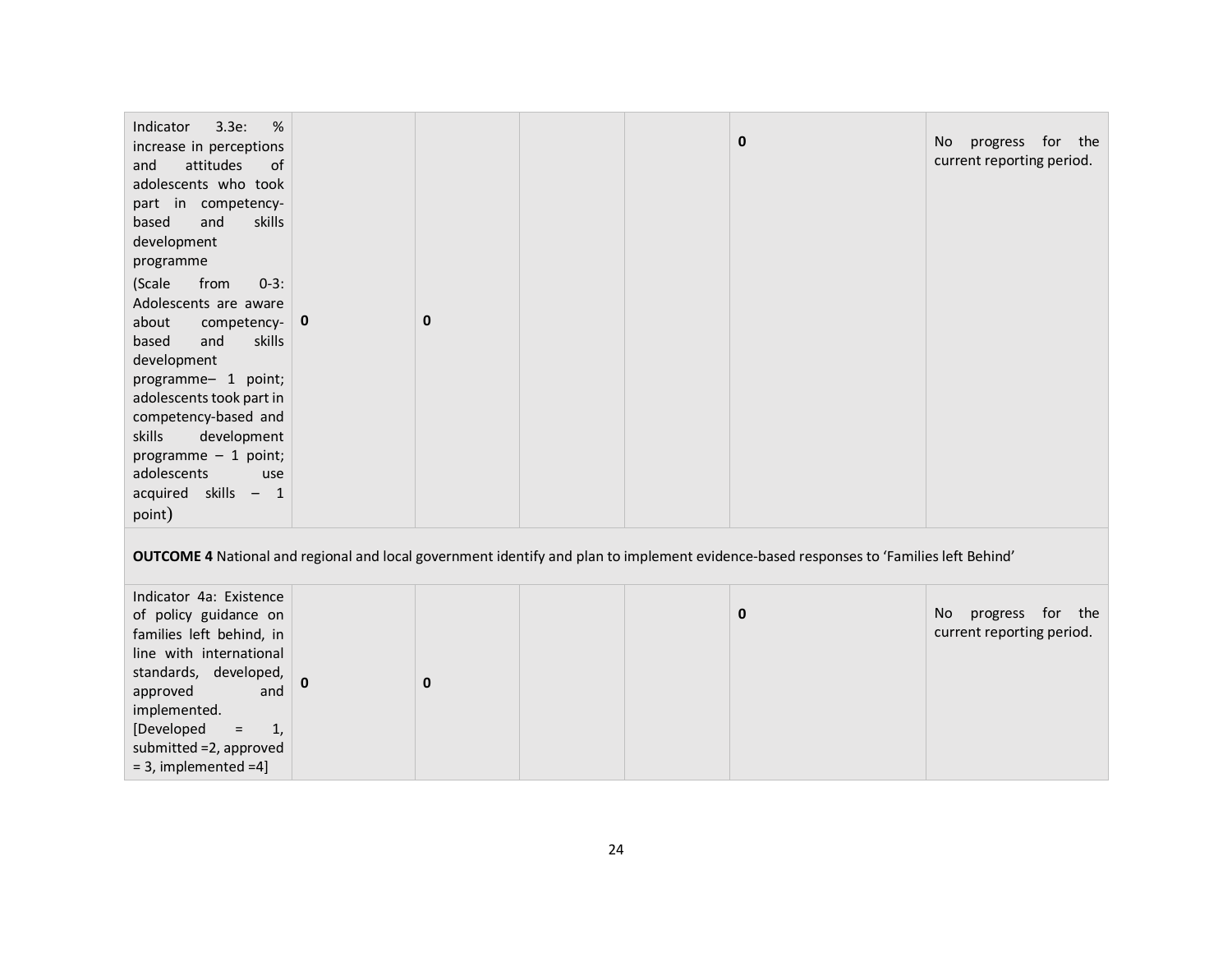| Indicator 4b: District<br>Task<br>Forces<br>are<br>functional in 2 districts<br>[1= include gender<br>responsive activities in $\vert$ 0<br>development<br>Local<br>Plans, 2= Activities are<br>budgeted, $3 =$ Activities<br>are implemented.]                                                                                                                               |  | $\mathbf 0$ |  |  | $\mathbf 0$  | No progress for the<br>current reporting period.                                         |  |
|-------------------------------------------------------------------------------------------------------------------------------------------------------------------------------------------------------------------------------------------------------------------------------------------------------------------------------------------------------------------------------|--|-------------|--|--|--------------|------------------------------------------------------------------------------------------|--|
| <b>OUTPUT 4.1</b> Evidence on 'Families left behind' is available to guide policy planning                                                                                                                                                                                                                                                                                    |  |             |  |  |              |                                                                                          |  |
| Indicator 4.1a: # of<br>assessment/ research $\vert$ 0<br>reports disseminated                                                                                                                                                                                                                                                                                                |  | 0           |  |  | $\mathbf{0}$ | International Consultants<br>were hired both for<br>research and baseline<br>assessment. |  |
| Indicator 4.1b: # of<br>individuals of related<br>ministries,<br>whose<br>technical<br>and<br>managerial capacities<br>on prioritization for<br>Gender<br>Responsive<br>Budgeting (GRB) in $\vert$ 0<br>socio-economic aspects<br>of<br>migration<br>and<br>diagnostics of systemic<br><b>GRB</b><br>financing<br>bottlenecks<br>are<br>by<br>supported<br>knowledge and data |  | $\mathbf 0$ |  |  | $\mathbf{0}$ | progress for the<br>No.<br>current reporting period.                                     |  |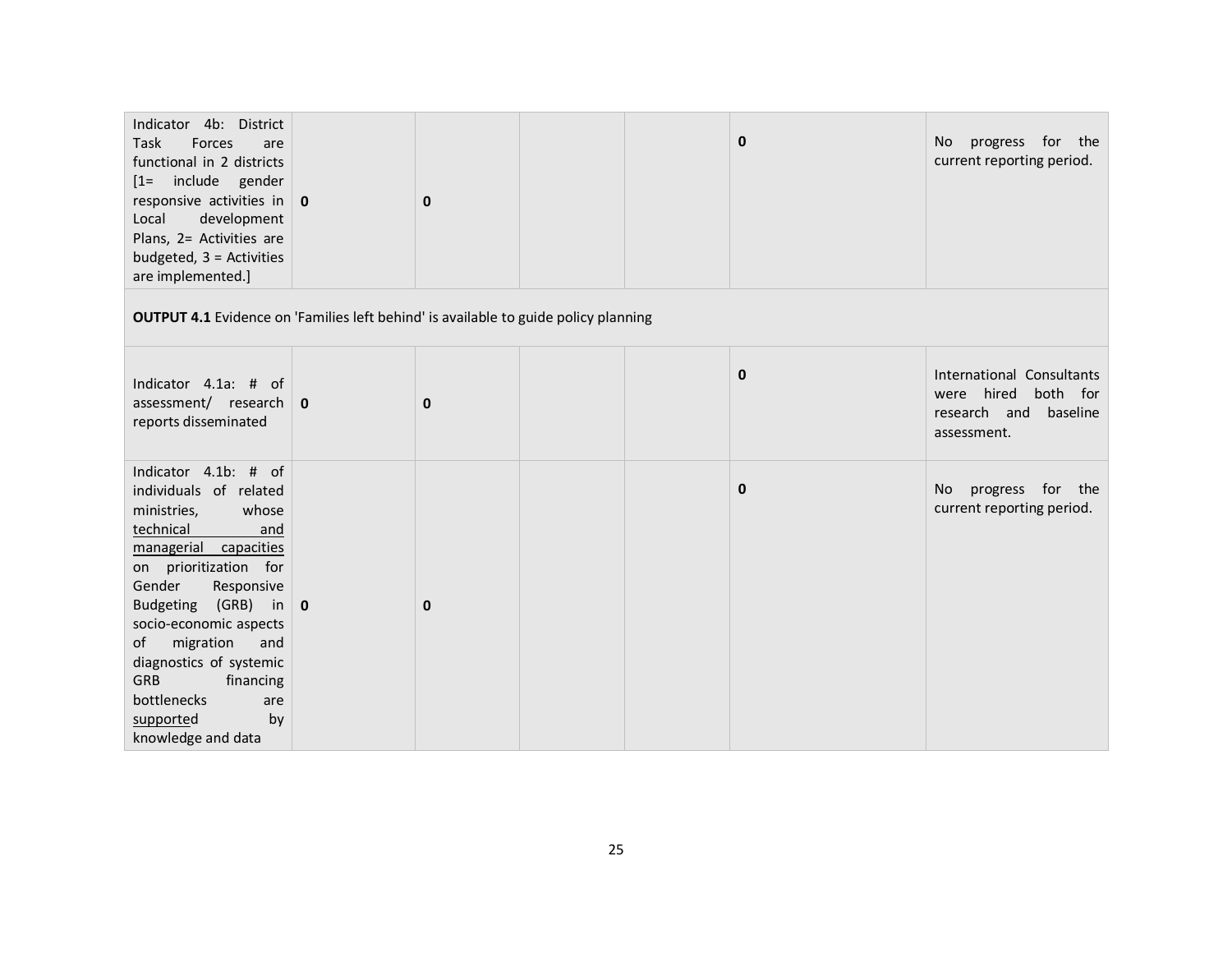| Indicator 4.1c: # of<br>knowledge<br>products<br>introduced<br>to the<br>officials of MoF, MoLE,<br>MEDT.                         | $\bf{0}$     | $\mathbf 0$ |  |  | $\mathbf{0}$ | progress for the<br>No<br>current reporting period.                                                                                                            |  |
|-----------------------------------------------------------------------------------------------------------------------------------|--------------|-------------|--|--|--------------|----------------------------------------------------------------------------------------------------------------------------------------------------------------|--|
| OUTPUT 4.2 Fora are available to facilitate policy and implementation planning at National and district levels                    |              |             |  |  |              |                                                                                                                                                                |  |
| Indicator 4.2a: # of<br>District Task<br>Force $\vert$ 0<br>meetings held                                                         |              | $\bf{0}$    |  |  | $\mathbf 0$  | progress for the<br>No.<br>current reporting period.                                                                                                           |  |
| Indicator 4.2b: # of<br>senior officials<br>participating in<br>consultation and<br>learning visits [Deputy<br>Minister or above) | $\mathbf 0$  | $\mathbf 0$ |  |  | $\mathbf 0$  | progress for the<br>No.<br>current reporting period.                                                                                                           |  |
| Indicator 4.2c: # of<br>District Task Forces<br>capacitated on GRB,<br>with focus on migration<br>sector.                         | $\mathbf 0$  | $\mathbf 0$ |  |  | $\mathbf{0}$ | progress for the<br>No.<br>current reporting period.                                                                                                           |  |
| <b>OUTPUT 4.3 Policy guidance on families left behind is available</b>                                                            |              |             |  |  |              |                                                                                                                                                                |  |
| Indicator 4.3a: # of<br>stakeholders<br>[orgs/departments]<br>participating<br>in<br>development<br>and<br>review of policy input | $\mathbf{0}$ | $\bf{0}$    |  |  | $\mathbf{0}$ | PUNOs met with MoLMEP<br>to provide their support<br>with<br>integrating<br><sub>of</sub><br>families left behind in the<br>National<br>Migration<br>Strategy. |  |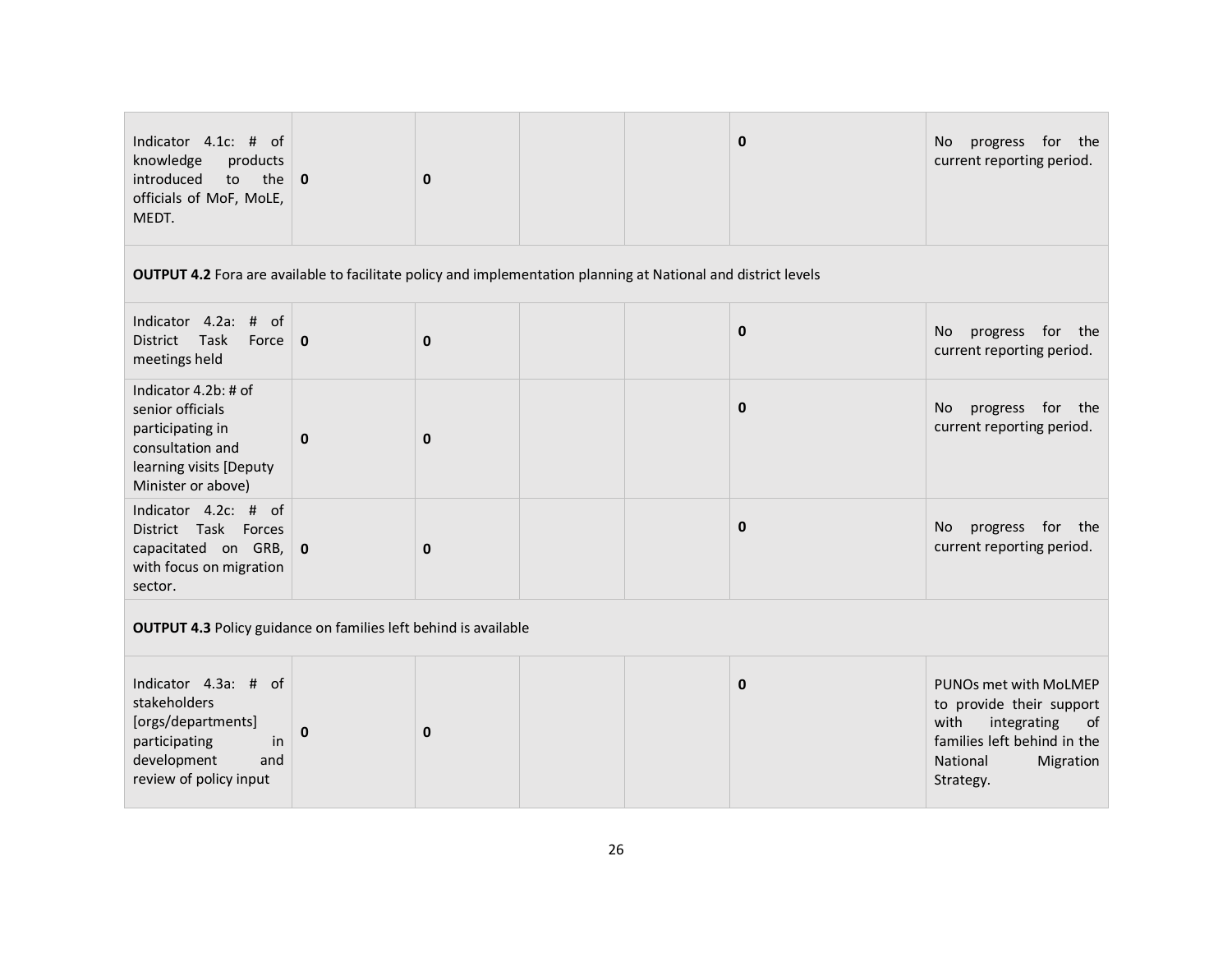

#### **Partnerships**

The Project utilizes a top-down government approach, engaging different ministries/committees in sectoral activities along with district and jamoat officials and local committees throughout the implementation process. The Project encourages participation of officials at senior levels, embedding learning across the relevant institutions. The lead ministry is the MoLMEP, with the Minister as the signing party of the Project. The Committee on Women and Family Affairs will be closely engaged, given the strong engagement on gender and use of CoWFA structures at field level. However, there are also other government structures, such as Ministry of Health and Social Protection of the Population, Ministry of Agriculture and National Bank of Tajikistan, whose support is essential for project implementation.

For the first, the project brought together all project stakeholders, including government structures, UN, civil society organizations, and research institutes during kick-off meeting, which was held in August 2021. The UN Resident Coordinator and Deputy Minister of MoLMEP called participants for a close partnership to make joint efforts towards addressing vulnerabilities of families left behind by migrant workers. In her speech, UN Resident Coordinator emphasized that project requires a strong recognition and attention of all project partners to this social phenomenon - families abandonment since these families suffer from social, economic and psychosocial hardships and can easily end up with falling under extreme poverty if relevant support are not provided by government and international community on time.

The first PSC meeting, which followed kick-off meeting provided more room for government partners and civil society organizations to raise questions on project activities and discuss joint cooperation. The participants provided useful suggestions to PUNOs regarding approaches to be used to increase impact of project on beneficiaries.

Each PUNO also met with its government partners separately to discuss joint cooperation in details since not all project issues can be covered in the PSC. One such meeting was held with National Bank of Tajikistan regarding financial education intervention. The National Bank of Tajikistan, specifically Consumer Protection and Financial Services Department of National Bank of Tajikistan, which is responsible for financial education, supported the project initiative and emphasized its alignment with the National Strategy of Government on Financial Literacy for the period up to 2025, National Development Plan of Tajikistan for 2030 and global frameworks. They mentioned that the National Strategy on Financial Literacy put its special emphasis on migrants and their family members as remittances senders and remittances recipients to increase their capacity on financial literacy.

The project team invested in building partnerships with the key stakeholders on the topic via the Financing for SDG project: MoF, MEDT, National Development Council, Academy for Civil Servants Training. The Gender Responsive Budgeting (GRB) assessment has been well studied and discussed with the stakeholders. Activities under the Outcome 4; Undertake Gender sectorial analysis on GRB (migration / socio-economic sector), and development of a GRB implementation guide according to the workplan were transferred to the Year 2023.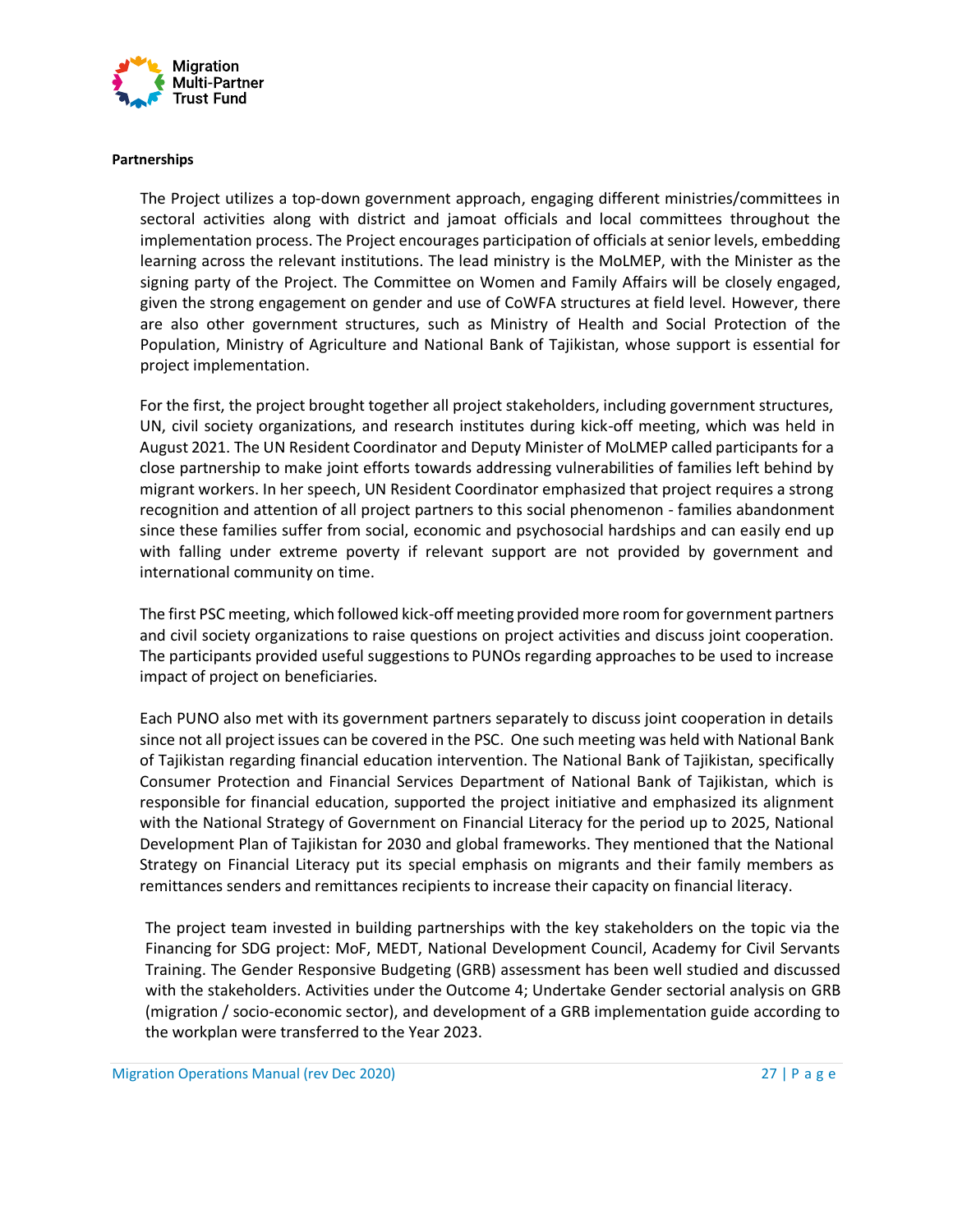

Development and localization of a referral mechanism for sexual gender based violence (SGBV) cases in two target districts and a three day training "Strengthening cooperation between state sectoral departments on leadership in promoting the principles of gender based violence elimination" (20 people - NGOs and Government Service Providers) in Khatlon Oblast. However, the project learned from the experience of the Spotlight Program and its materials to adapt the localize SGBV response system in the pilot districts.

The project also established partnership with local government since project is being implemented in two target areas of Khatlon region of Tajikistan. During the field trip, the project team, who were accompanied by national level partners, met with Deputy Head of Khatlon Oblast (region), which is an administrative division, covering 21 districts and cities, including Kulob and Dusti districtstargeted project areas. The meeting was also attended by social protection and migration department representatives to keep posted about project initiation in two districts of Khatlon, its goals and objectives and activities. The project team also met with Head of Kulob and Deputy Head of Dusti districts to present the project and get their support for its smooth implementation. Since the field trip was during "16 Days of Activism Against Gender – Based Violence" campaign, which is aligned with project objectives, the local government requested to support this initiative and raise their voices against gender based violence.

The partnership was also extended at the level of sub-district and village to assist with data collection on families left behind. The project also invited civil society organization who were in the Project Civil Society Reference Group (PCSRG) to attend during kick-off meeting and PSC and provide their inputs to project implementation based on their practice with vulnerable groups of society, families left behind.

## **2. Cross-Cutting Issues**

The project covers cross cutting issues through its all four components. Human rights principle, including rights of families left behind for a dignified life is integrated to ensure improved well-being, increased economic resilience and increased access to right based services to raise their concern for a better life. During field visits to project target areas, the local government partners were requested to focus their special attention on gender based violence as a serious violation of human rights, which hampers attain gender equality in the country.

Human right issues were also raised during project kick-off and first PSC meetings, highlighting social, economic and psychosocial difficulties, which families left behind experience due to not receiving of required support in their community by the UN Resident Coordinator.

The questionnaire, which was elaborated for project situational analysis, integrates questions which are aimed at identifying of vulnerabilities of families left behind, including children in relation to access to different resources, including job skills training, financial products to create small-business, access to legal and psychological consultation, gender based violence etc.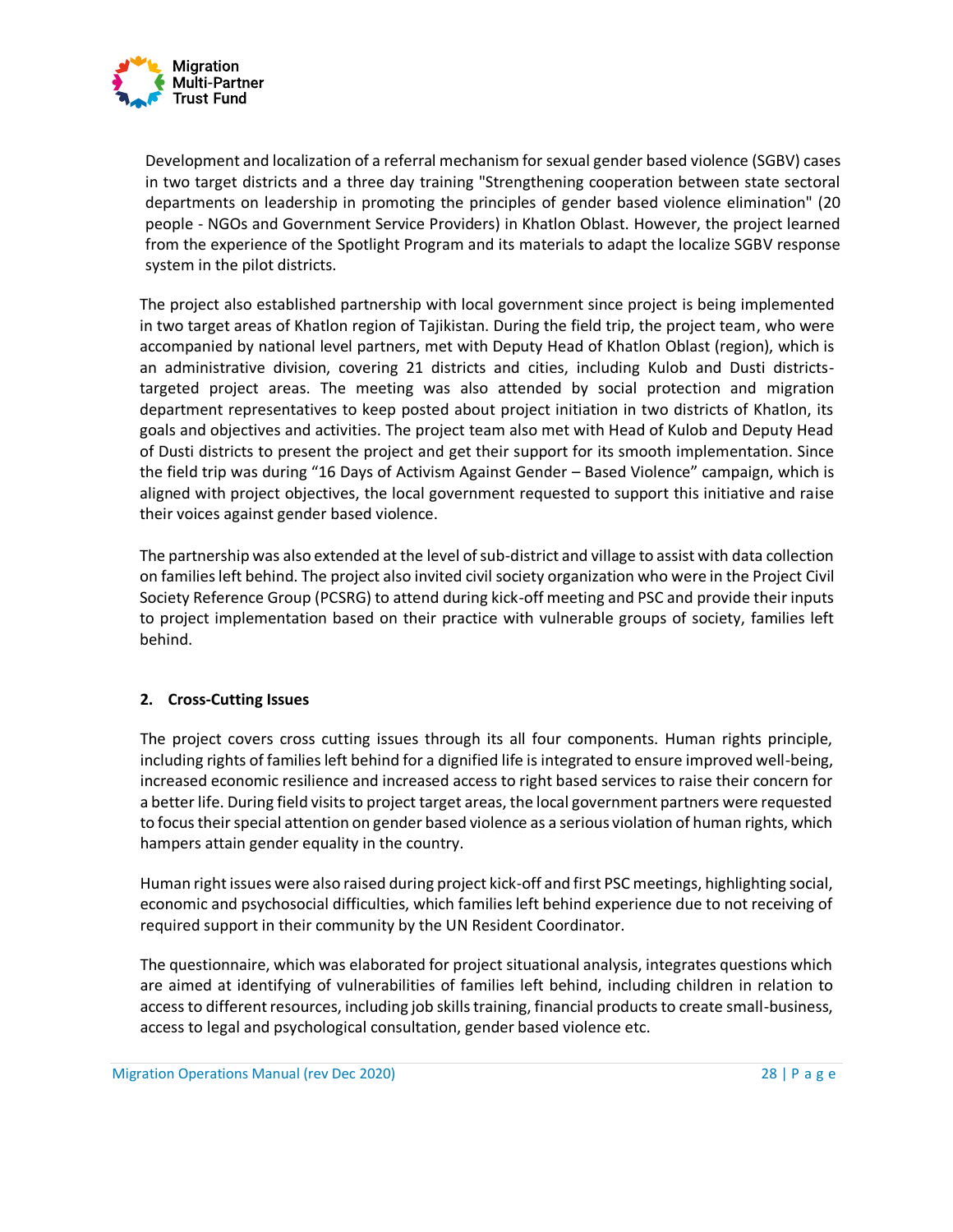

#### **3. Innovation, Good Practices and Lessons Learned**

The project integrates several innovations and good practices. The project itself is innovative due to its multi-partner and multi-dimensional nature with a strong gender component. For the first time, the project will also apply the GALS using ethnographic approach to violence and identification of new social norm holders to create a demand within communities and individuals to stop impunity of violence, formation of a public opinion on illegality of violence and harmful practices and stressing it as crime. The process will be driven by the mobilized community members who will get training. It was found successful in Kyrgyzstan and Afghanistan, which share the same social norms practices as Tajikistan. The announcement for selection of civil society organization to initiate GALS in Tajikistan was posted. More details about implementation of GALS will be accessible in the periodic report.

#### **4. Challenges Encountered and Measures Taken**

The launch of the Project has been delayed due to receiving of project approval by the Government of Tajikistan in mid June 2021 rather than at the beginning of the year. The data collection process on families left behind was challenging considering lacking of official statistics about this group of population. The project involved local Migration Services, sub-district administration, head of villages, civil society organizations, which women left behind might turn for assistance to help with data collection. As a result, the list of beneficiaries which the project will target will not only include women whose husbands abandoned them for one year or more without keeping contact and sending remittances, but also women whose husbands died as a result of their work experience during migration or became disabled which do not enable them to work and earn income. The list also covers families with a single mother, who migrated and left children with relatives. Another group of women who were added to the list of participants are those whose husband are in migration however they do not provide their family in Tajikistan with required support due to unemployment or sickness. All this group of women are more or less impacted by migration, which put them in a vulnerable situation due to insufficient income to live their lives.

The COVID-19 pandemic also had its impact on implementation of some project activities. The project planned to meet with the Deputy Minister of MoLMEP, who manages policy development on migration, to discuss cooperation regarding integration of families left behind in the National Migration Strategy for the period up to 2030. However, this was possible after two months because she and her family members were impacted by COVID thus she was on extended sick leave. The COVID-19 also impacted activities related to baseline assessment and research, which required hiring of International Consultants. The first announcement through untj.org website for both positions did not bring any results. The re-announcement through sharing it among wider networks, including IOM mission in Central Asian Countries, M&E Share Point of IOM Regional Office Vienna and networks of other PUNOs was successful for baseline assessment but not research. IOM contacted a researcher who did similar work with IOM in 2009 and agreed to re-hired by IOM for conducting a research to understand behaviour of Tajik migrant workers contributing to family abandonment. One of the reasons for refusing to apply for baseline and research by International Consultants maybe associated with COVID-19 situation.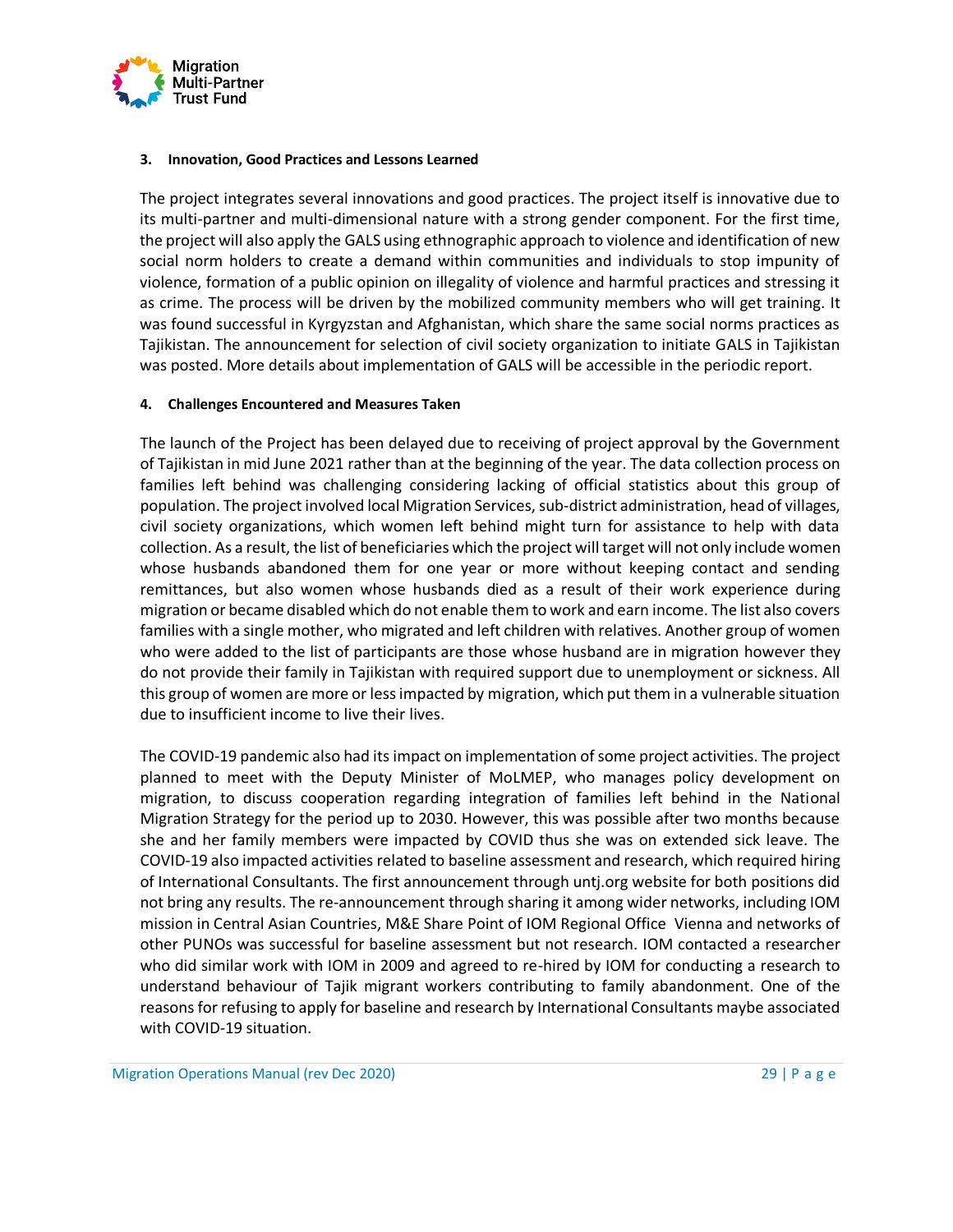

## **Conclusion and Next Steps**

Despite challenges with project approval and its implementation, there is a positive development that project was finally supported by the Government, which reassures Government's commitment towards addressing vulnerabilities of families left behind. Both national and local level partners are very keen to be a part of the project and collaborate to attain project goals. Especially, with supporting of Global Compact for Migration, this increased Government commitment to make tangible progress through current project.

The project plans to carry out the following action in 2022:

Project Management:

- Second PSC to discuss project challenges, lessons learned and coordinated new workplan for January -June 2022;
- First meeting of PSCSRG to share project approaches, practices and seek their advise with project implementation;
- A detailed work plan for the implementation of activities planned for half year of 2022
- will be developed;
- Monthly coordination meetings of PUNOs to discuss and coordinate joint activities and seek support and advise.

## *Outcome 1: Families left behind enjoy improved wellbeing (IOM and UNICEF)*

- Administrating of situational analysis among project beneficiaries families left behind;
- Hiring CSO to provide psychosocial support to families left behind;
- Monthly capacity building and coordinating workshops among concerned local government.

*Outcome 2: Families left behind have increased economic resilience and address gender related barriers to economic inclusion (FAO, UNICEF, IOM)* 

- Organizing of vocational training courses for 200 women left behind;
- Adjusting of IOM Financial Education Module, which was developed as part of climate change project, to the needs of families left behind in Khatlon;
- Conducting training for NGO partners on financial inclusion to train 700 women in 2 target districts;
- Conducting joint events with National Bank of Tajikistan on "Money Day" and "Remittances Day" to raise awareness of families left behind and a wider communities about financial products available in their community;
- Conducting a value chain analysis to determine priority commodities as well as to shape the Curriculum of the farmers field schools and junior field schools.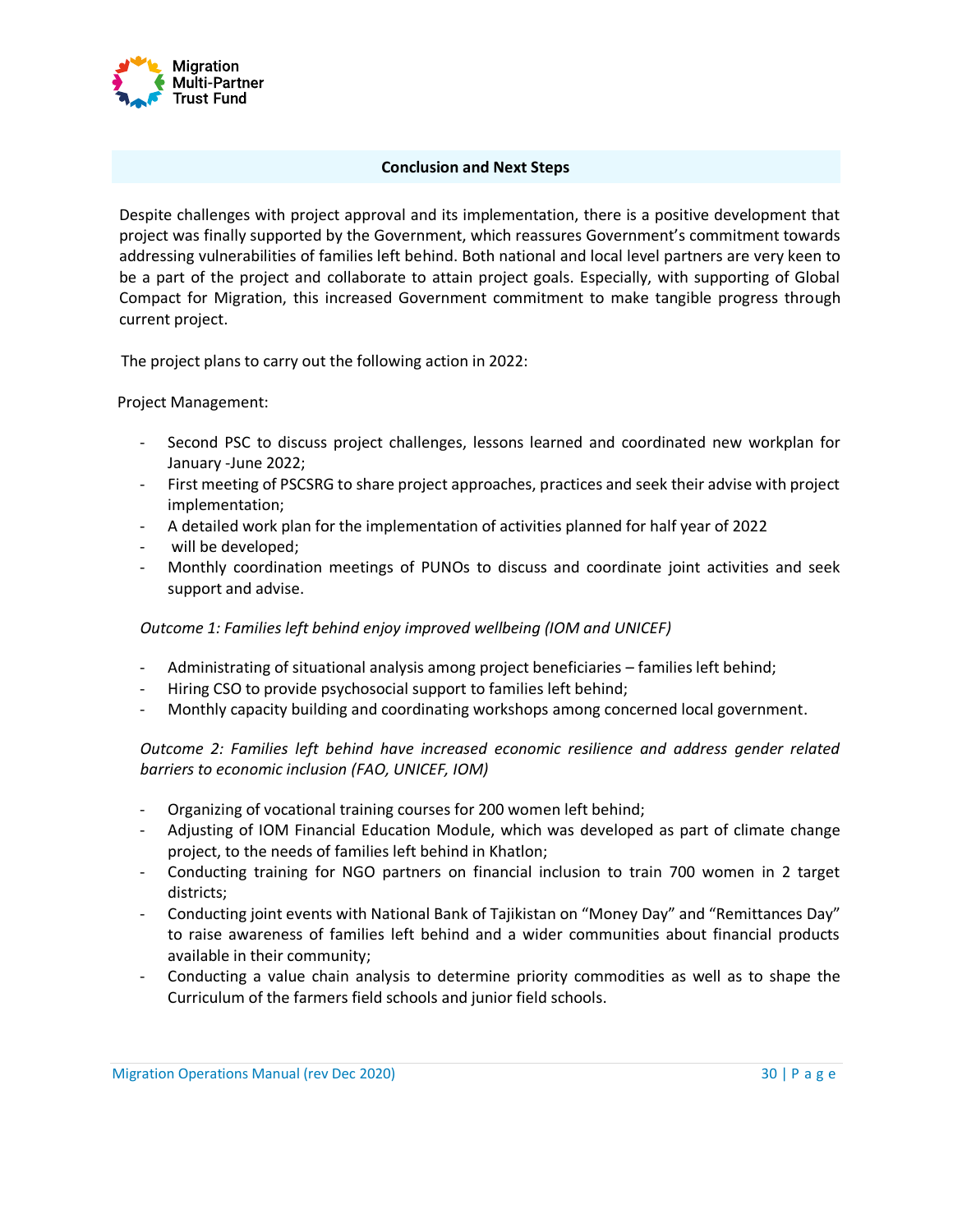

- Implementing of the GALS, including reflection workshops for community members, training of community mobilisers/ local Women Rights Organizations and CSOs, and community projects on redistribution of care work;
- Formation of groups to develop the capacity of women left behind to carry out farming activities.

## *Outcome 3: Women and children left behind are protected and seek to protect their rights (UN Women, UNICEF, IOM)*

- Developing of capacity of local duty bearers to deliver services to ensure women's access on prevention and response to Violence Against Women rights to property, land and economic resources, including training of judiciary on laws relating to land ownership and divorce;
- Providing access to information and service referral through case management systems of CoWFA phone and monthly community information access points;
- Female caregivers will be trained on parenting skills;
- Juvenile Support Services will be established to provide psycho-social support and communitybased rehabilitation for children left behind and diverted from formal justice processes.

*Outcome 4: National and regional and local government identify and plan to implement evidencebased responses to 'Families left Behind' (UNICEF, UN Women, FAO and IOM)* 

- Running of baseline assessment to examine social, economic and psychosocial situation of families left behind;
- Undertaking a research to understand behaviour pattern of Tajik migrants workers contributing to families abandonment in the country;
- Assessing the impact of the coronavirus pandemic on the families of migrants in two target districts, including the impact on the external and domestic processes (care work, access to services and social protections for women, as well as the impact on female relatives of migrants and the dependence of labour migrants in general) as a research on factors contributing to abandonment;
- Implementation of Gender Responsive Budgeting, that will be the basis for Ministry of Finance (MoF), Ministry of Economic Development and Trade (MEDT), MoMLEP and national and district level actors to increase their capacity to implement Gender Responsive Policies, district action plans and allocated budgets;
- Integrating families left behind in the National Migration Strategy of Republic of Tajikistan for the period up to 2030.